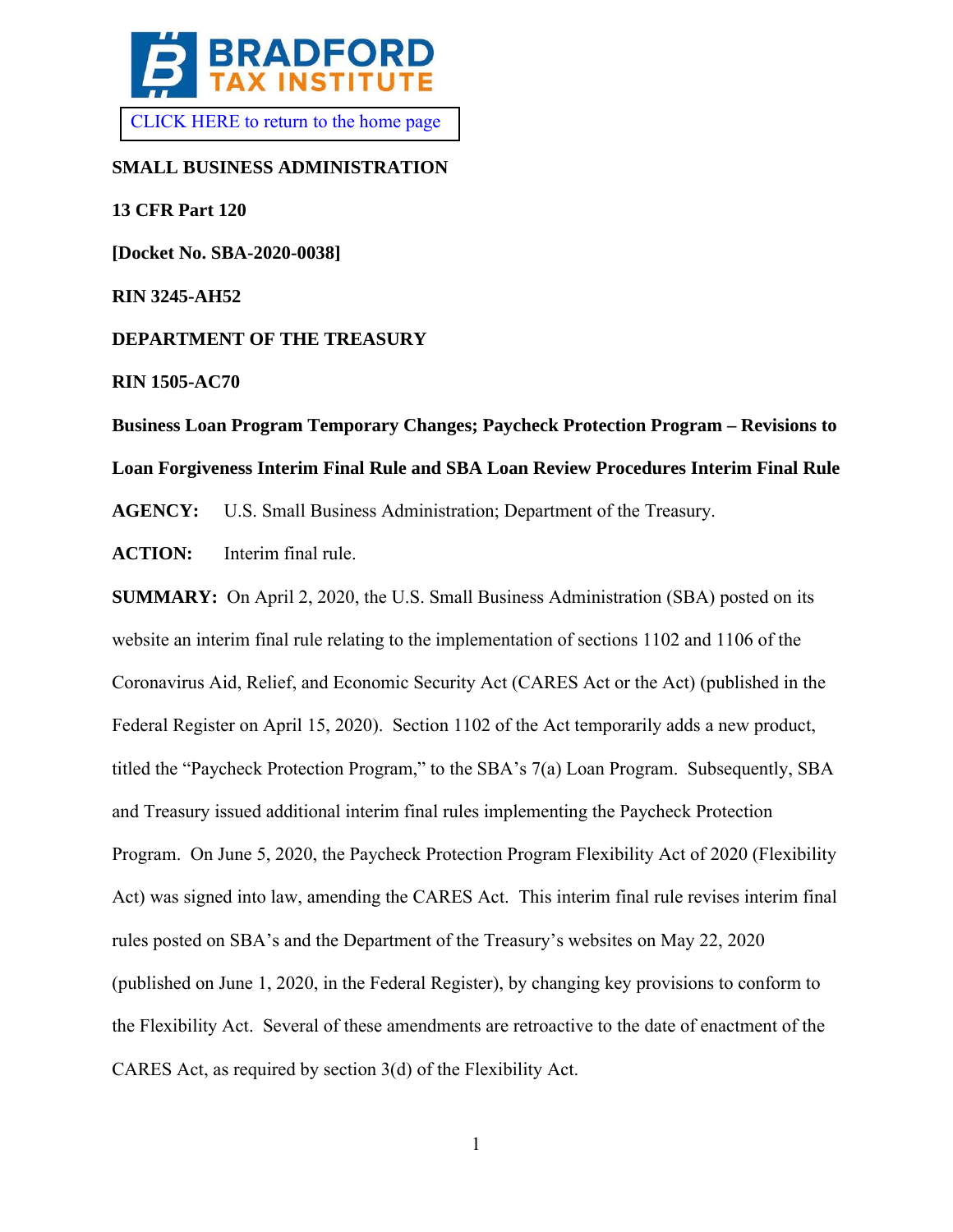DATES: Effective Date: This interim final rule is effective March 27, 2020, except for the provision relating to the maturity date of PPP loans, which is effective June 5, 2020, and the provision relating to the cap on the amount of loan forgiveness for owner-employees and selfemployed individuals, which is effective on [INSERT DATE OF FILING AT THE OFFICE OF THE FEDERAL REGISTER].

Comment Date: Comments must be received on or before [INSERT DATE 30 DAYS AFTER DATE OF PUBLICATION IN THE FEDERAL REGISTER].

ADDRESSES: You may submit comments, identified by number SBA-2020-0038, through the Federal eRulemaking Portal: http://www.regulations.gov. Follow the instructions for submitting comments.

SBA and Treasury will post all comments on www.regulations.gov. If you wish to submit confidential business information (CBI) as defined in the User Notice at www.regulations.gov, please send an email to ppp-ifr@sba.gov. Highlight the information that you consider to be CBI and explain why you believe SBA and Treasury should hold this information as confidential. SBA and Treasury will review the information and make the final determination whether it will publish the information.

FOR FURTHER INFORMATION CONTACT: A Call Center Representative at 833-572-0502, or the local SBA Field Office; the list of offices can be found at https://www.sba.gov/tools/localassistance/districtoffices.

# SUPPLEMENTARY INFORMATION:

I. Background Information

On March 13, 2020, President Trump declared the ongoing Coronavirus Disease 2019 (COVID-19) pandemic of sufficient severity and magnitude to warrant an emergency declaration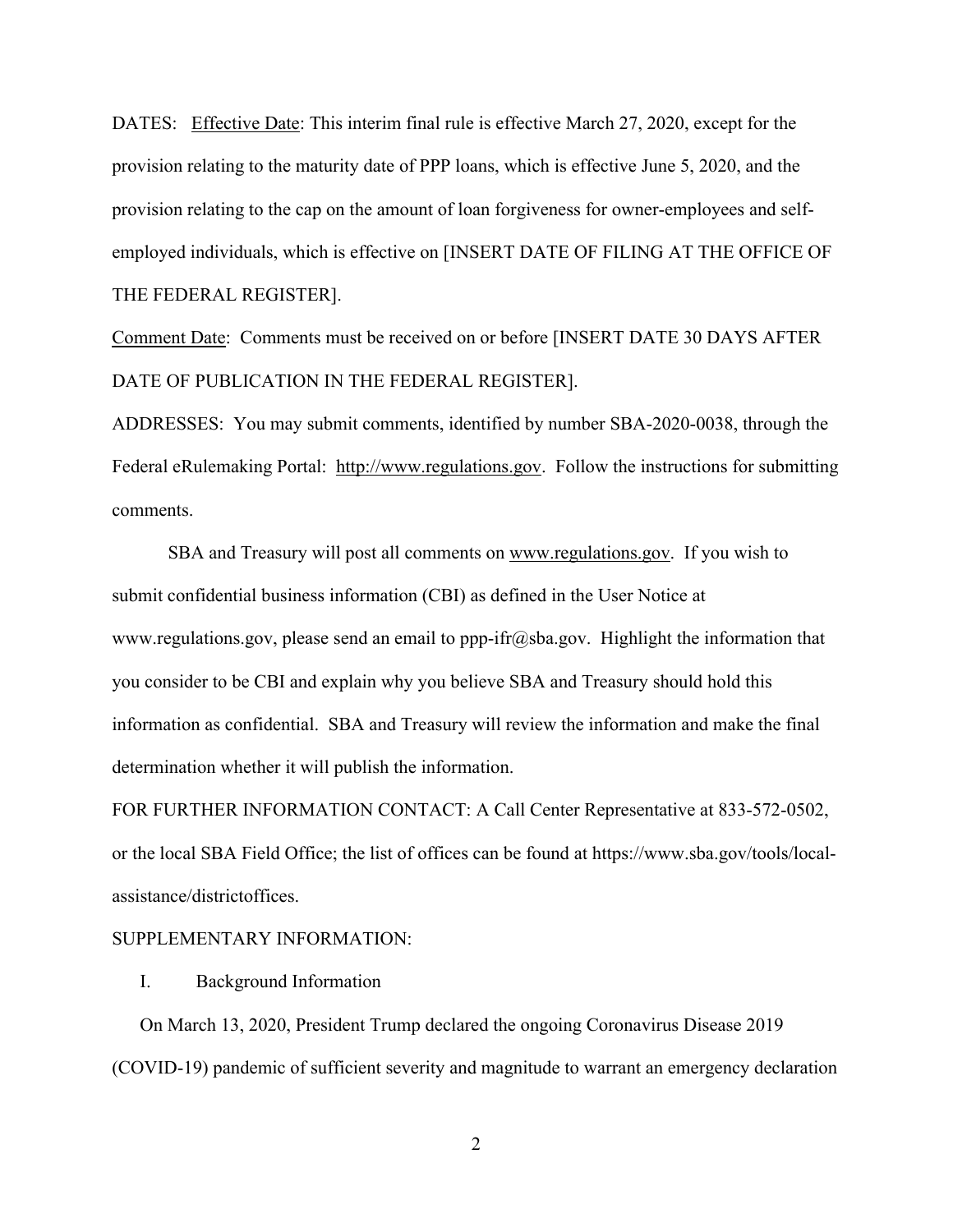for all states, territories, and the District of Columbia. With the COVID-19 emergency, many small businesses nationwide are experiencing economic hardship as a direct result of the Federal, State, and local public health measures that are being taken to minimize the public's exposure to the virus. These measures, some of which are government-mandated, have been implemented nationwide and include the closures of restaurants, bars, and gyms. In addition, based on the advice of public health officials, other measures, such as keeping a safe distance from others or even stay-at-home orders, have been implemented, resulting in a dramatic decrease in economic activity as the public avoids malls, retail stores, and other businesses.

On March 27, 2020, the President signed the Coronavirus Aid, Relief, and Economic Security Act (the CARES Act or the Act) (Pub. L. 116-136) to provide emergency assistance and health care response for individuals, families, and businesses affected by the coronavirus pandemic. The Small Business Administration (SBA) received funding and authority through the Act to modify existing loan programs and establish a new loan program to assist small businesses nationwide adversely impacted by the COVID-19 emergency.

Section 1102 of the Act temporarily permits SBA to guarantee 100 percent of 7(a) loans under a new program titled the "Paycheck Protection Program." Section 1106 of the Act provides for forgiveness of up to the full principal amount of qualifying loans guaranteed under the Paycheck Protection Program.

On April 24, 2020, the President signed the Paycheck Protection Program and Health Care Enhancement Act (Pub. L. 116-139), which provided additional funding and authority for the PPP. On June 5, 2020, the President signed the Paycheck Protection Program Flexibility Act of 2020 (Flexibility Act) (Pub. L. 116-142), which changes key provisions of the Paycheck Protection Program, including provisions relating to the maturity of PPP loans, the deferral of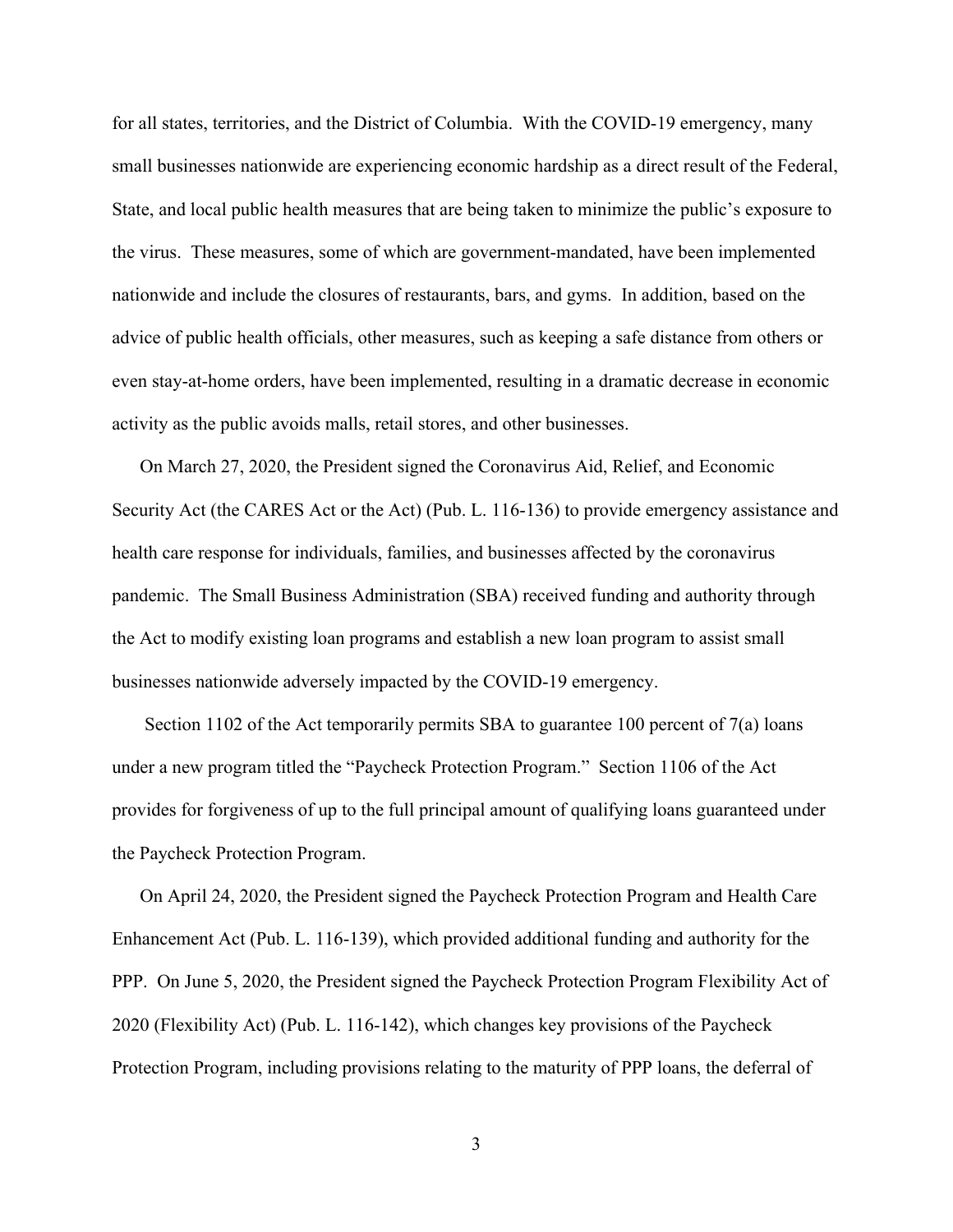PPP loan payments, and the forgiveness of PPP loans. Section 3(d) of the Flexibility Act provides that the amendments relating to PPP loan forgiveness and extension of the deferral period for PPP loans shall be effective as if included in the CARES Act, which means that they are retroactive to March 27, 2020. Section 2 of the Flexibility Act provides that the amendment relating to the extension of the maturity date for PPP loans shall take effect on the date of enactment (June 5, 2020). Under the Flexibility Act, the extension of the maturity date for PPP loans is applicable to PPP loans made on or after that date, and lenders and borrowers may mutually agree to modify PPP loans made before such date to reflect the longer maturity.

## II. Comments and Retroactive/Immediate Effective Date

This interim final rule is effective without advance notice and public comment because section 1114 of the CARES Act authorizes SBA to issue regulations to implement Title I of the Act without regard to notice requirements. In addition, SBA has determined that there is good cause for dispensing with advance public notice and comment on the grounds that it would be contrary to the public interest. Specifically, advance public notice and comment would defeat the purpose of this interim final rule given that SBA's authority to guarantee PPP loans expires on June 30, 2020, and that many PPP borrowers can now apply for loan forgiveness following the end of their eight-week covered period. Providing borrowers and lenders with certainty on both loan requirements and loan forgiveness requirements following the enactment of the Flexibility Act will enhance the ability of lenders to make loans and process loan forgiveness applications, particularly in light of the fact that most of the Flexibility Act's provisions are retroactive to March 27, 2020. Specifically, small businesses that have yet to apply for and receive a PPP loan need to be informed of the terms of PPP loans as soon as possible, because the last day on which a lender can obtain an SBA loan number for a PPP loan is June 30, 2020.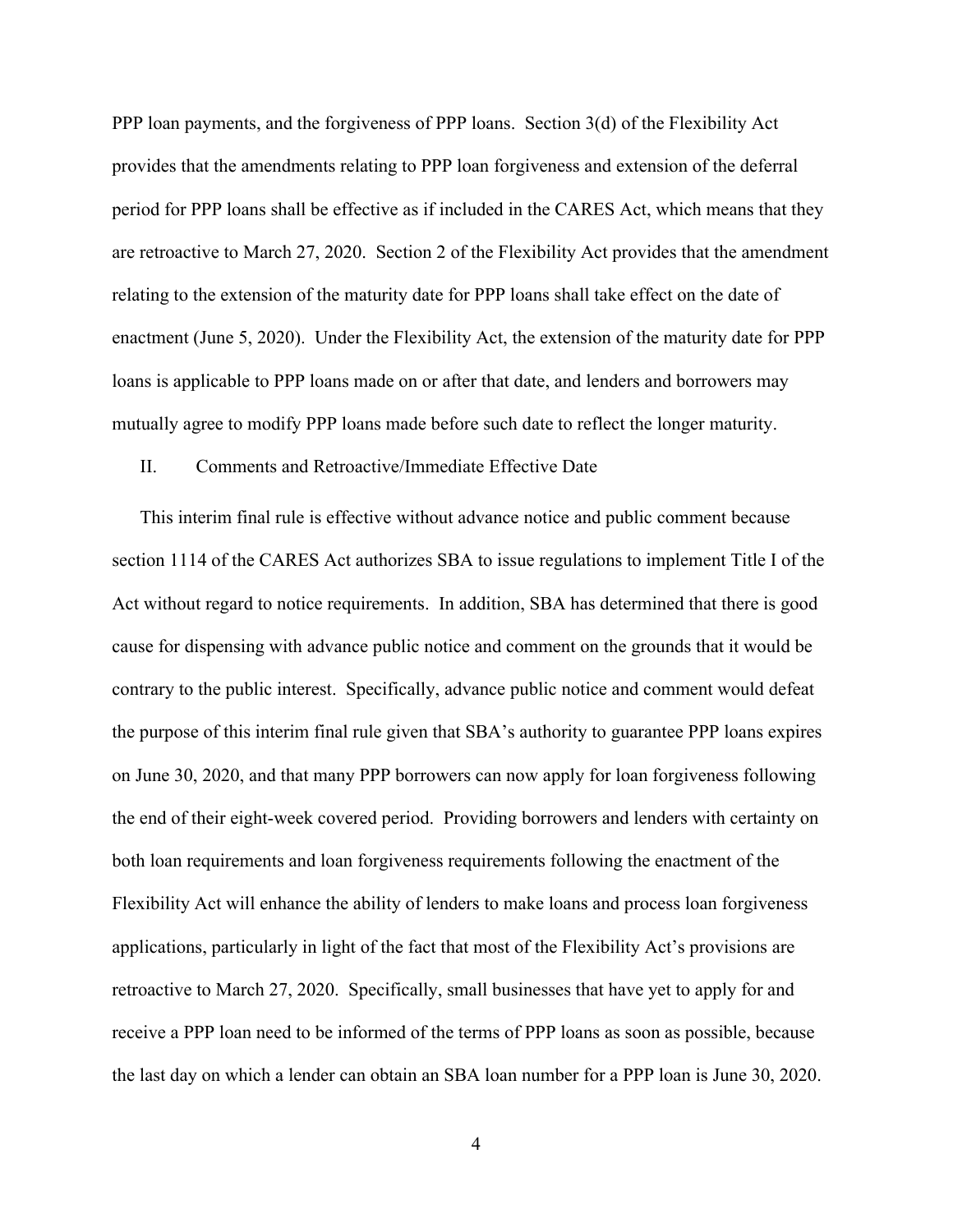Borrowers that have already applied for and received a PPP loan need certainty regarding how loan proceeds must be used during the covered period, as amended by the Flexibility Act, so that they can maximize the amount of loan forgiveness. Additionally, because some borrowers can apply for loan forgiveness now, those borrowers need updated direction on how to do so. These same reasons provide good cause for SBA to dispense with the 30-day delayed effective date provided in the Administrative Procedure Act. Although this interim final rule is effective on or before date of filing, comments are solicited from interested members of the public on all aspects of the interim final rule, including section III below. These comments must be submitted on or before [INSERT DATE 30 DAYS AFTER DATE OF PUBLICATION IN THE FEDERAL REGISTER]. The SBA and Treasury will consider these comments, comments received on the two interim final rules amended by this interim final rule, which were posted on SBA's website May 22, 2020 and published on June 1, 2020, in the Federal Register, and the need for making any revisions as a result of these comments.

III. Paycheck Protection Program – Revisions to Loan Forgiveness Interim Final Rule and SBA Loan Review Procedures and Related Borrower and Lender Responsibilities Interim Final Rule

## *Overview*

The CARES Act was enacted to provide immediate assistance to individuals, families, and businesses affected by the COVID-19 emergency. Among the provisions contained in the CARES Act are provisions authorizing SBA to temporarily guarantee loans under a new 7(a) loan program titled the "Paycheck Protection Program." Loans guaranteed under the Paycheck Protection Program (PPP) will be 100 percent guaranteed by SBA, and the full principal amount of the loans may qualify for loan forgiveness.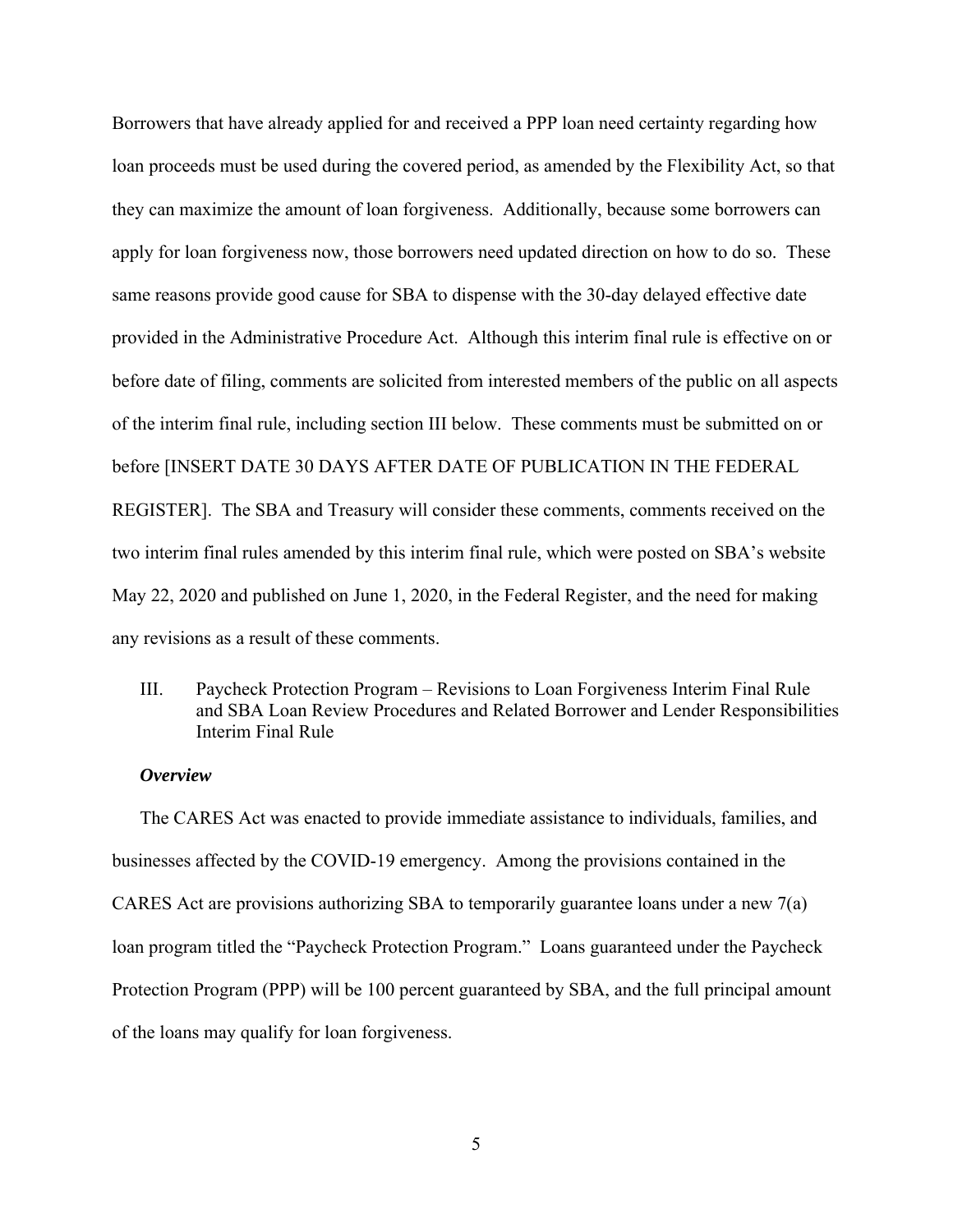SBA and Treasury have posted several documents on the loan forgiveness provisions in the CARES Act on their websites. On April 2, 2020, SBA posted its first PPP interim final rule (85 FR 20811) covering in part loan forgiveness. On April 8, 2020 and April 26, 2020, SBA also posted Frequently Asked Questions relating to loan forgiveness. On April 14, 2020, SBA posted an interim final rule covering in part loan forgiveness for individuals with self-employment income. On May 22, 2020, SBA and Treasury jointly posted an additional interim final rule on loan forgiveness (85 FR 33004) (First Loan Forgiveness Rule). The SBA also posted an interim final rule on May 22, 2020 on SBA loan review procedures and related borrower and lender responsibilities (85 FR 33010) (First Loan Review Rule). On June 11, 2020, SBA posted an interim final rule revising the first PPP interim final rule to incorporate Flexibility Act amendments, including those relating to loan forgiveness. On June 17, 2020, SBA posted an interim final rule revising the interim final rule covering individuals with self-employment income to incorporate Flexibility Act amendments, including those relating to loan forgiveness.

The Flexibility Act amends the CARES Act, including its provisions relating to loan terms and loan forgiveness. The purpose of this interim final rule is to update the First Loan Forgiveness Rule and the First Loan Review Rule in light of the amendments under the Flexibility Act. The First Loan Forgiveness Rule and First Loan Review Rule, as amended by this interim final rule, should be interpreted consistent with the frequently asked questions  $(FAQs)$  regarding the PPP that are posted on SBA's website<sup>[1](#page-5-0)</sup> and the other interim final rules issued regarding the PPP.<sup>[2](#page-5-1)</sup>

# *1. Changes to the First Loan Forgiveness Rule*

# *a. General*

<span id="page-5-1"></span>

<span id="page-5-0"></span><sup>1</sup> *See* [https://www.sba.gov/document/support--faq-lenders-borrowers.](https://www.sba.gov/document/support--faq-lenders-borrowers) 2 *See* [https://www.sba.gov/funding-programs/loans/coronavirus-relief-options/paycheck-protection-program.](https://www.sba.gov/funding-programs/loans/coronavirus-relief-options/paycheck-protection-program)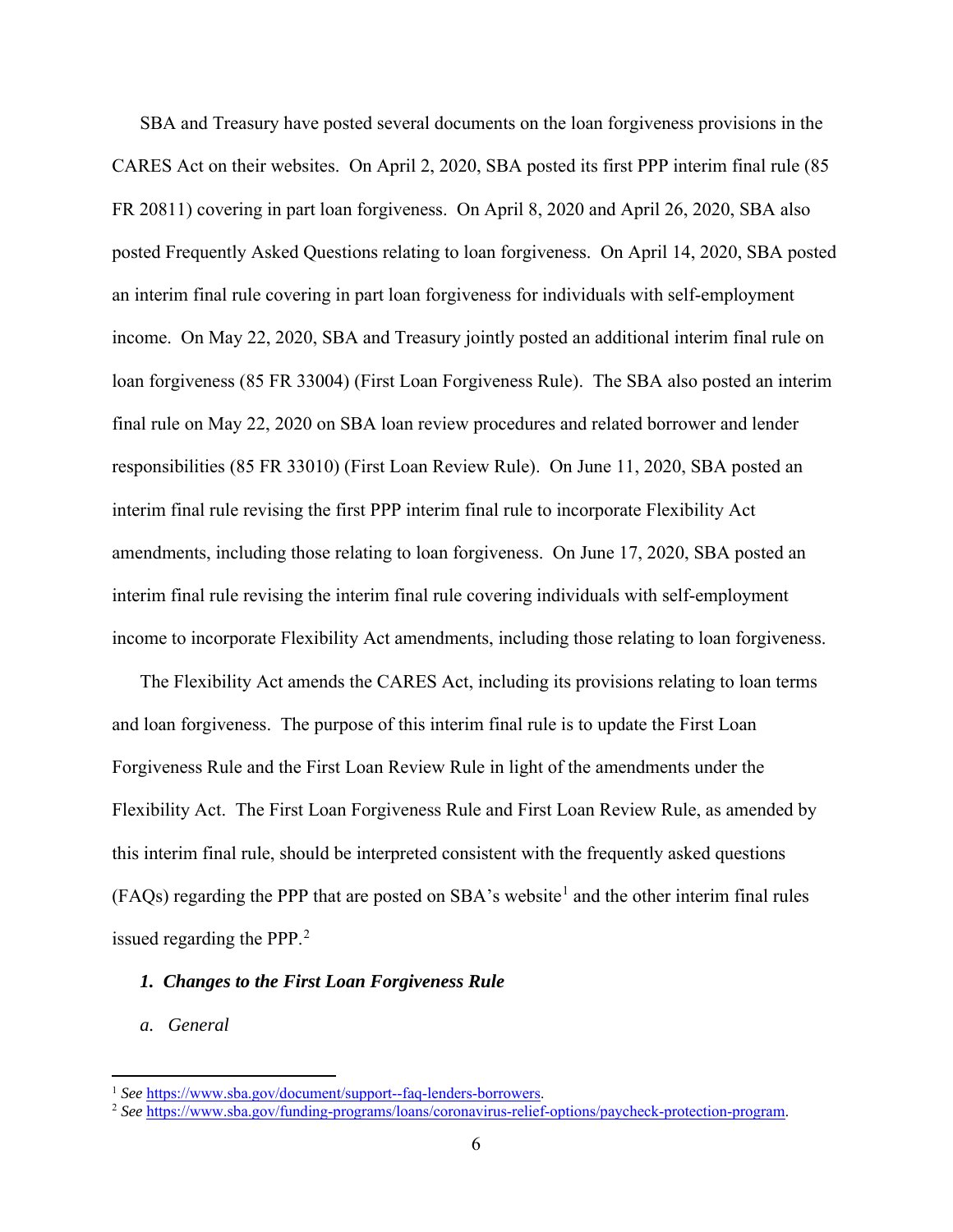Section 3(b) of the Flexibility Act amended the requirements regarding forgiveness of PPP loans to reduce, from 75 percent to 60 percent, the portion of PPP loan proceeds that must be used for payroll costs for the full amount of the PPP loan to be eligible for forgiveness. Therefore, Part III.1 of the First Loan Forgiveness Rule (85 FR 33004, 33005) is revised by striking "25 percent" in the last sentence and replacing it with "40 percent".

# *b. Maturity*

Section 2(a) of the Flexibility Act provides a minimum maturity of five years for all PPP loans made on or after the date of enactment of the Flexibility Act (June 5, 2020), and permits lenders and borrowers to extend the maturity date of earlier PPP loans by mutual agreement. Section 3(c) of the Flexibility Act extended the deferral period for PPP loans to the date that SBA remits the forgiveness amount to the lender. Further, SBA has issued an alternative Loan Forgiveness Application Form, SBA Form 3508EZ. Therefore, in Part III.2 of the First Loan Forgiveness Rule (85 FR 33004, 33005), the introductory question is redesignated as paragraph a. and revised to read as follows:

## *2. Loan Forgiveness Process*

### *a. What is the general process to obtain loan forgiveness?*

To receive loan forgiveness, a borrower must complete and submit the Loan Forgiveness Application (SBA Form 3508, 3508EZ, or lender equivalent) to its lender (or the lender servicing its loan). As a general matter, the lender will review the application and make a decision regarding loan forgiveness. The lender has 60 days from receipt of a complete application to issue a decision to SBA. If the lender determines that the borrower is entitled to forgiveness of some or all of the amount applied for under the statute and applicable regulations, the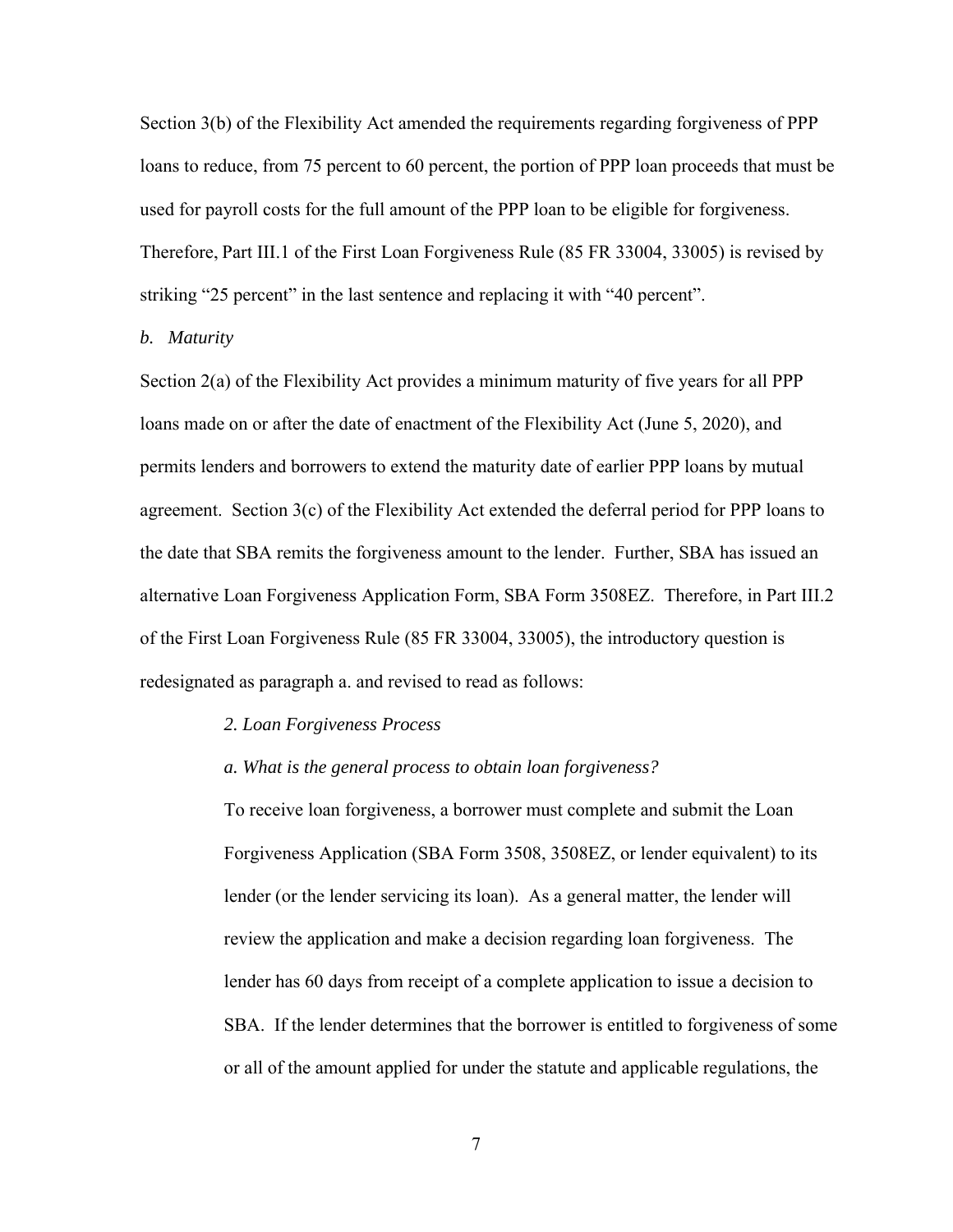lender must request payment from SBA at the time the lender issues its decision to SBA. SBA will, subject to any SBA review of the loan or loan application, remit the appropriate forgiveness amount to the lender, plus any interest accrued through the date of payment, not later than 90 days after the lender issues its decision to SBA. If applicable, SBA will deduct EIDL Advance Amounts from the forgiveness amount remitted to the Lender as required by section  $1110(e)(6)$ of the CARES Act. If SBA determines in the course of its review that the borrower was ineligible for the PPP loan based on the provisions of the CARES Act, SBA rules or guidance available at the time of the borrower's loan application, or the terms of the borrower's PPP loan application (for example, because the borrower lacked an adequate basis for the certifications that it made in its PPP loan application), the loan will not be eligible for loan forgiveness. The lender is responsible for notifying the borrower of the forgiveness amount. If only a portion of the loan is forgiven, or if the forgiveness request is denied, any remaining balance due on the loan must be repaid by the borrower on or before the maturity date of the loan. The lender is responsible for notifying the borrower of remittance by SBA of the loan forgiveness amount (or that SBA determined that no amount of the loan is eligible for forgiveness) and the date on which the borrower's first payment is due, if applicable. If SBA determines that the full amount of the loan is eligible for forgiveness and remits the full amount of the loan to the lender, the lender must mark the PPP loan note as "paid in full" and report the status of the loan as "paid in full" on the next monthly 1502 report filed by the lender.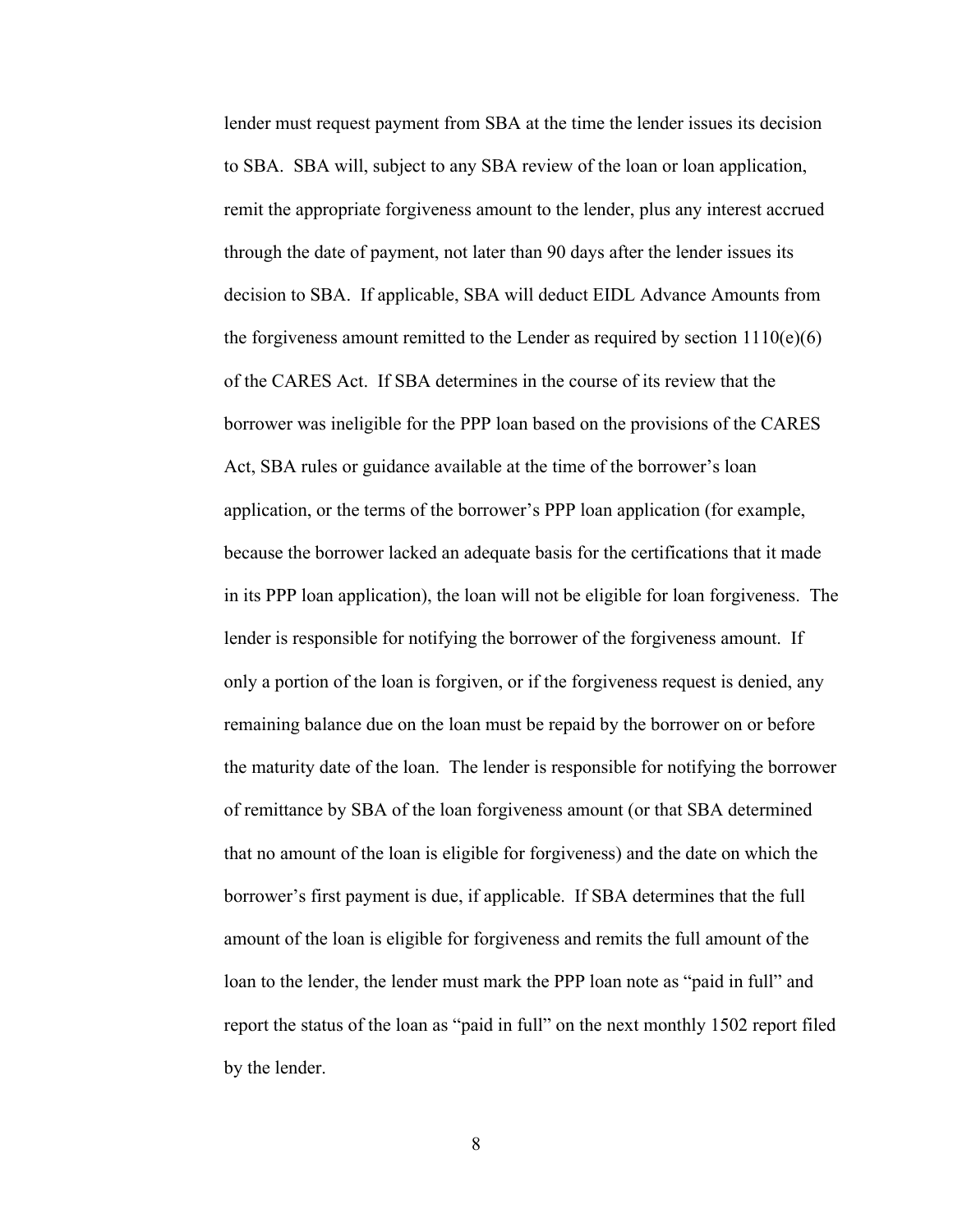The general loan forgiveness process described above applies only to loan forgiveness applications that are not reviewed by SBA prior to the lender's decision on the forgiveness application. A separate interim final rule on SBA Loan Review Procedures and Related Borrower and Lender Responsibilities describes SBA's procedures for reviewing PPP loan applications and loan forgiveness applications.

### *c. Deferral Period and Forgiveness*

Section 3(c) of the Flexibility Act provides that if the borrower does not apply for forgiveness of a loan within 10 months after the last day of the covered period, the PPP loan is no longer deferred and the borrower must begin paying principal and interest. Therefore, the following text is added as a new paragraph b. at the end of Part III.2:

> *b. When must a borrower apply for loan forgiveness or start making payments on a loan?*

> A borrower may submit a loan forgiveness application any time on or before the maturity date of the loan – including before the end of the covered period – if the borrower has used all of the loan proceeds for which the borrower is requesting forgiveness. If the borrower applies for forgiveness before the end of the covered period and has reduced any employee's salaries or wages in excess of 25 percent, the borrower must account for the excess salary reduction for the full 8-week or 24-week covered period, as described in Part III.5. If the borrower does not apply for loan forgiveness within 10 months after the last day of the covered period, or if SBA determines that the loan is not eligible for forgiveness (in whole or in part), the PPP loan is no longer deferred and the borrower must begin paying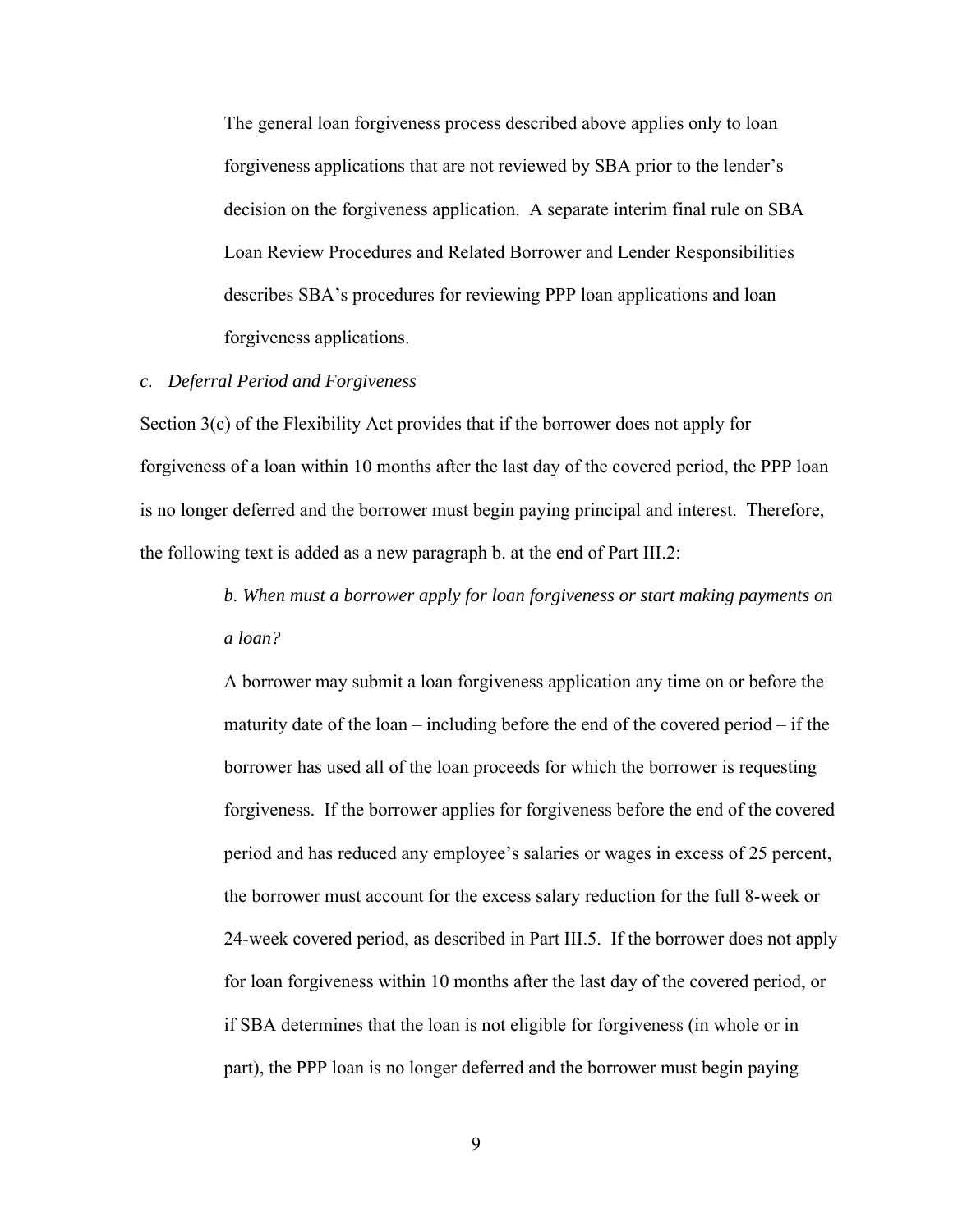principal and interest. If this occurs, the lender must notify the borrower of the date the first payment is due. The lender must report that the loan is no longer deferred to SBA on the next monthly SBA Form 1502 report filed by the lender.

# *d. Payroll Costs Eligible for Loan Forgiveness*

Under section 1106 of the CARES Act, certain provisions regarding the forgiveness of PPP loans are limited to the "covered period." "Covered period," as that term is used in section 1106 of the CARES Act, was originally defined as the eight-week period beginning on the date of the origination of a covered loan. However, section 3(b) of the Flexibility Act extended the length of the covered period as defined in section 1106 of the CARES Act from eight to 24 weeks, while allowing borrowers that received PPP loans before June 5, 2020 to elect to use the original eight-week covered period. As set forth below, several provisions in Part III.3 of the First Loan Forgiveness Rule require revisions to conform to these amendments under Flexibility Act.

Part III.3.a of the First Loan Forgiveness Rule (85 FR 33004, 33006) is revised to read as follows:

# *a. When must payroll costs be incurred and/or paid to be eligible for forgiveness?*

In general, payroll costs paid or incurred during the covered period are eligible for forgiveness. For purposes of loan forgiveness, the covered period is the 24-week period beginning on the date the lender disburses the PPP loan.<sup>[3](#page-9-0)</sup> Alternatively, a borrower that received a PPP loan before June 5, 2020 may elect for the covered period to end eight weeks after the date of disbursement of the PPP loan.

<span id="page-9-0"></span><sup>3</sup> Under section 3(b)(1) of the Paycheck Protection Program Flexibility Act of 2020, the loan forgiveness covered period of any borrower will end no later than December 31, 2020.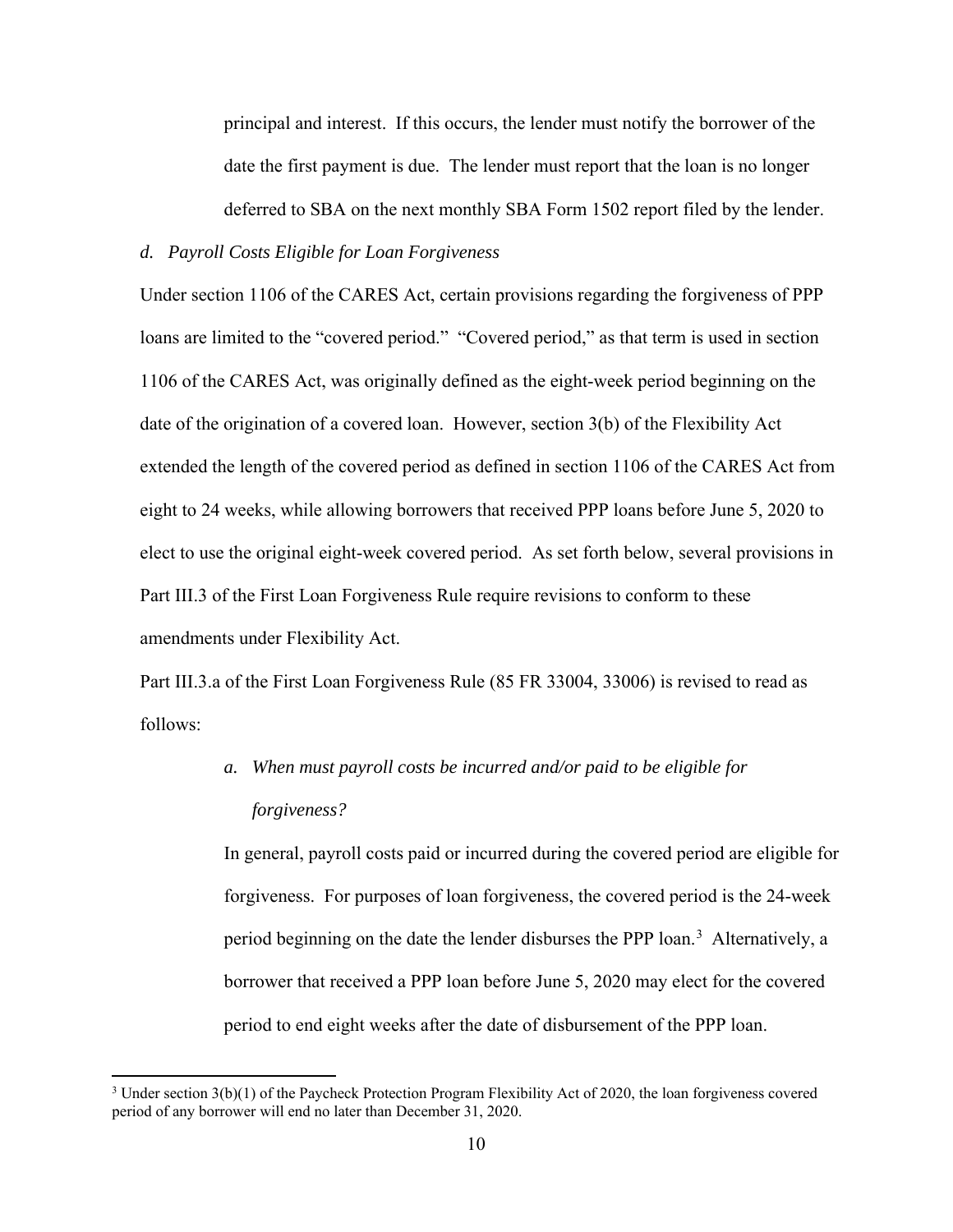Borrowers may seek forgiveness for payroll costs for the applicable covered period beginning on either:

- i. the date of disbursement of the borrower's PPP loan proceeds from the Lender (i.e., the start of the covered period); or
- ii. the first day of the first payroll cycle in the covered period (the "alternative payroll covered period").

Payroll costs are considered paid on the day that paychecks are distributed or the borrower originates an ACH credit transaction. Payroll costs incurred during the borrower's last pay period of the covered period or the alternative payroll covered period are eligible for forgiveness if paid on or before the next regular payroll date; otherwise, payroll costs must be paid during the covered period (or alternative payroll covered period) to be eligible for forgiveness. Payroll costs are generally incurred on the day the employee's pay is earned (i.e., on the day the employee worked). For employees who are not performing work but are still on the borrower's payroll, payroll costs are incurred based on the schedule established by the borrower (typically, each day that the employee would have performed work).

The Administrator of the Small Business Administration (Administrator), in consultation with the Secretary of the Treasury (Secretary), recognizes that the covered period will not always align with a borrower's payroll cycle. For administrative convenience of the borrower, a borrower with a bi-weekly (or more frequent) payroll cycle may elect to use an alternative payroll covered period that begins on the first day of the first payroll cycle in the covered period and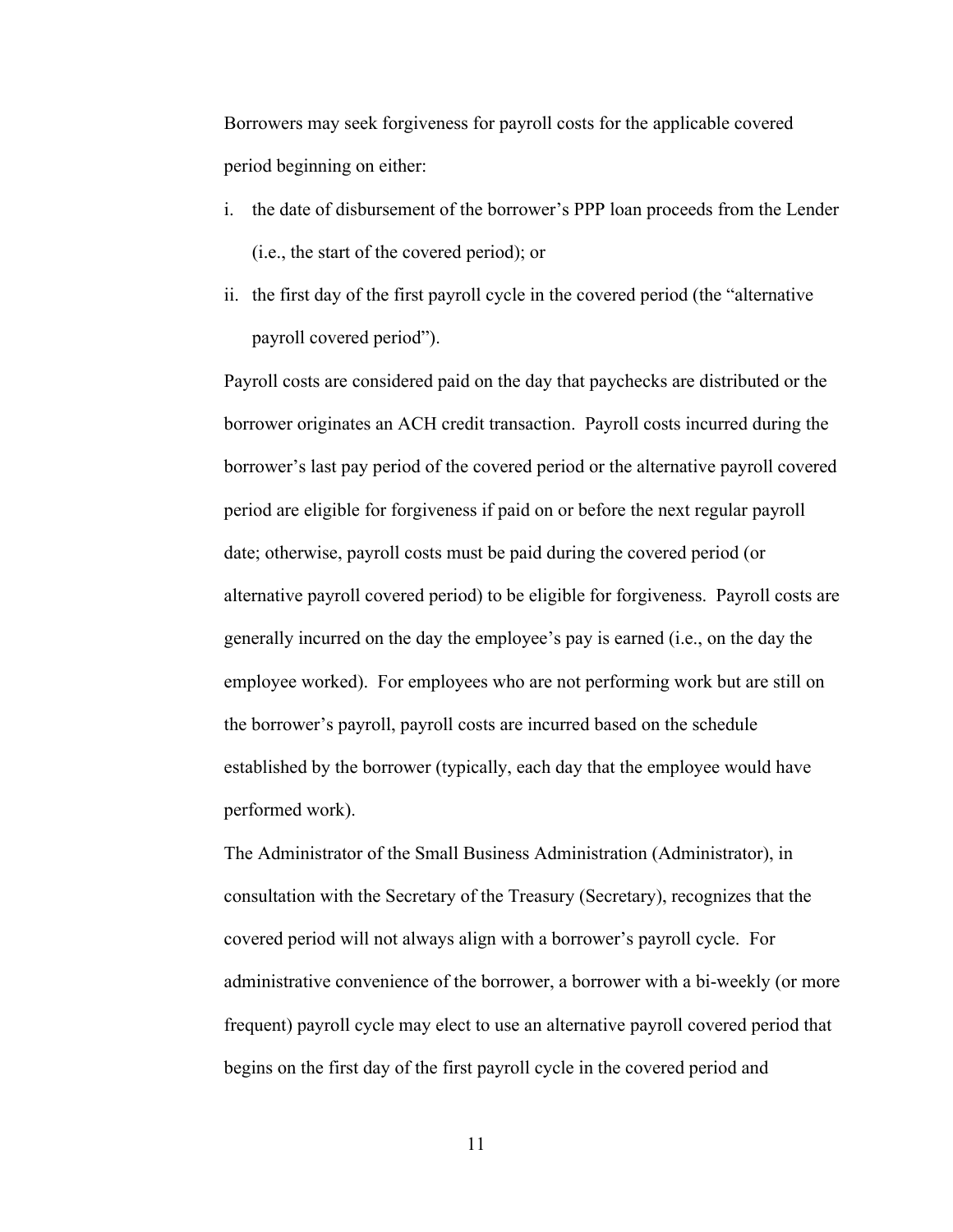continues for either (a) eight weeks, in the case of a borrower that received its PPP loan before June 5, 2020 and elects to use an eight-week covered period, or (b) 24 weeks, in the case of all other borrowers. If payroll costs are incurred during this alternative payroll covered period, but paid after the end of the alternative payroll covered period, such payroll costs will be eligible for forgiveness if they are paid no later than the first regular payroll date thereafter. The Administrator, in consultation with the Secretary, determined that this alternative computational method for payroll costs is justified by considerations of administrative feasibility for borrowers, as it will reduce burdens on borrowers and their payroll agents while achieving the paycheck protection purposes manifest throughout the CARES Act, including section 1102. Because this alternative computational method is limited to payroll cycles that are bi-weekly or more frequent, this computational method will yield a calculation that the Administrator does not expect to materially differ from the actual covered period, while avoiding unnecessary administrative burdens and enhancing auditability. Example: A borrower that received a PPP loan before June 5, 2020 and elects to use an eight-week covered period has a bi-weekly payroll schedule (with payments made every other week). The borrower's eight-week covered period begins on June 1 and ends on July 26. The first day of the borrower's first payroll cycle that starts in the covered period is June 7. The borrower may elect an alternative payroll covered period for payroll cost purposes that starts on June 7 and ends 55 days later (for a total of 56 days), on August 1. Payroll costs paid during this alternative payroll covered period are eligible for forgiveness. In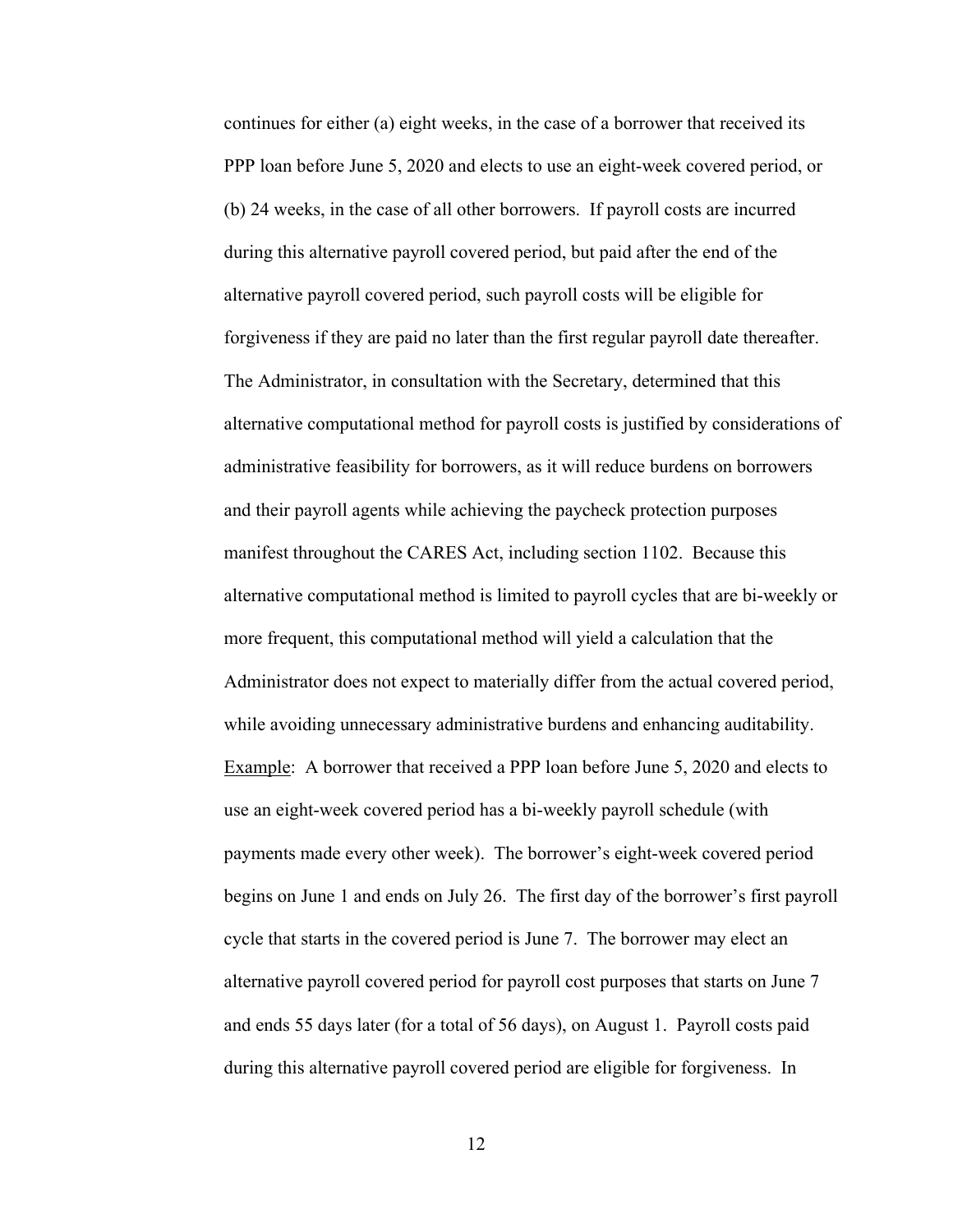addition, payroll costs incurred during this alternative payroll covered period are eligible for forgiveness if they are paid on or before the first regular payroll date occurring after August 1. Payroll costs that were both paid and incurred during the covered period (or alternative payroll covered period) may only be counted once.

Part III.3.c of the First Loan Forgiveness Rule (85 FR 33004, 33006) is revised to read as follows:

# *c. Are there caps on the amount of loan forgiveness available for owneremployees and self-employed individuals' own payroll compensation?*

Yes. For borrowers that received a PPP loan before June 5, 2020 and elect to use an eight-week covered period, the amount of loan forgiveness requested for owner-employees and self-employed individuals' payroll compensation is capped at eight weeks' worth (8/52) of 2019 compensation (i.e., approximately 15.38 percent of 2019 compensation) or \$15,385 per individual, whichever is less, in total across all businesses. For all other borrowers, the amount of loan forgiveness requested for owner-employees and self-employed individuals' payroll compensation is capped at 2.5 months' worth (2.5/12) of 2019 compensation (i.e., approximately 20.83 percent of 2019 compensation) or \$20,833 per individual, whichever is less, in total across all businesses. In particular, C-corporation owner-employees are capped by the amount of their 2019 employee cash compensation and employer retirement and health insurance contributions made on their behalf. S-corporation owner-employees are capped by the amount of their 2019 employee cash compensation and employer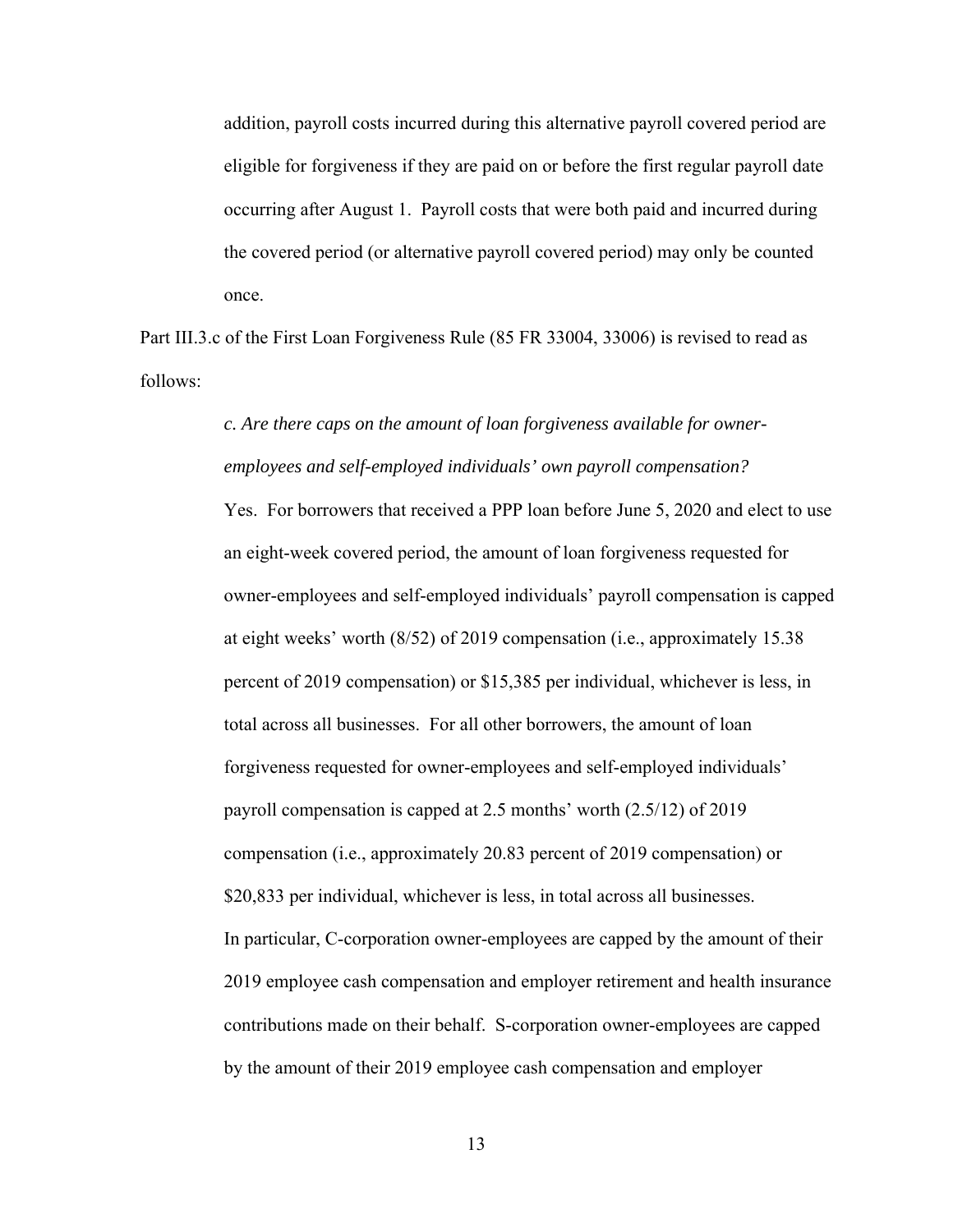retirement contributions made on their behalf, but employer health insurance contributions made on their behalf cannot be separately added because those payments are already included in their employee cash compensation. Schedule C or F filers are capped by the amount of their owner compensation replacement, calculated based on 2019 net profit.<sup>[4](#page-13-0)</sup> General partners are capped by the amount of their 2019 net earnings from self-employment (reduced by claimed section 179 expense deduction, unreimbursed partnership expenses, and depletion from oil and gas properties) multiplied by 0.9235. For self-employed individuals, including Schedule C or F filers and general partners, retirement and health insurance contributions are included in their net self-employment income and therefore cannot be separately added to their payroll calculation.

The Administrator, in consultation with the Secretary, determined that it is appropriate to limit the forgiveness of owner compensation to either eight weeks' worth (8/52) of their 2019 compensation (up to \$15,385) for an eight-week covered period or 2.5 months' worth (2.5/12) of their 2019 compensation (up to \$20,833) for a 24-week covered period per owner in total across all businesses. This approach is consistent with the structure of the CARES Act and its overarching focus on keeping workers paid, and will prevent windfalls that Congress did not intend. Specifically, Congress determined that the maximum loan amount is generally based on 2.5 months of a borrower's average monthly payroll costs during the one-year period preceding the loan. 15 U.S.C.  $636(a)(36)$ (E). For example, a borrower with one other employee would receive a

<span id="page-13-0"></span><sup>4</sup> *See* 85 FR 21747, 21749 (April 20, 2020).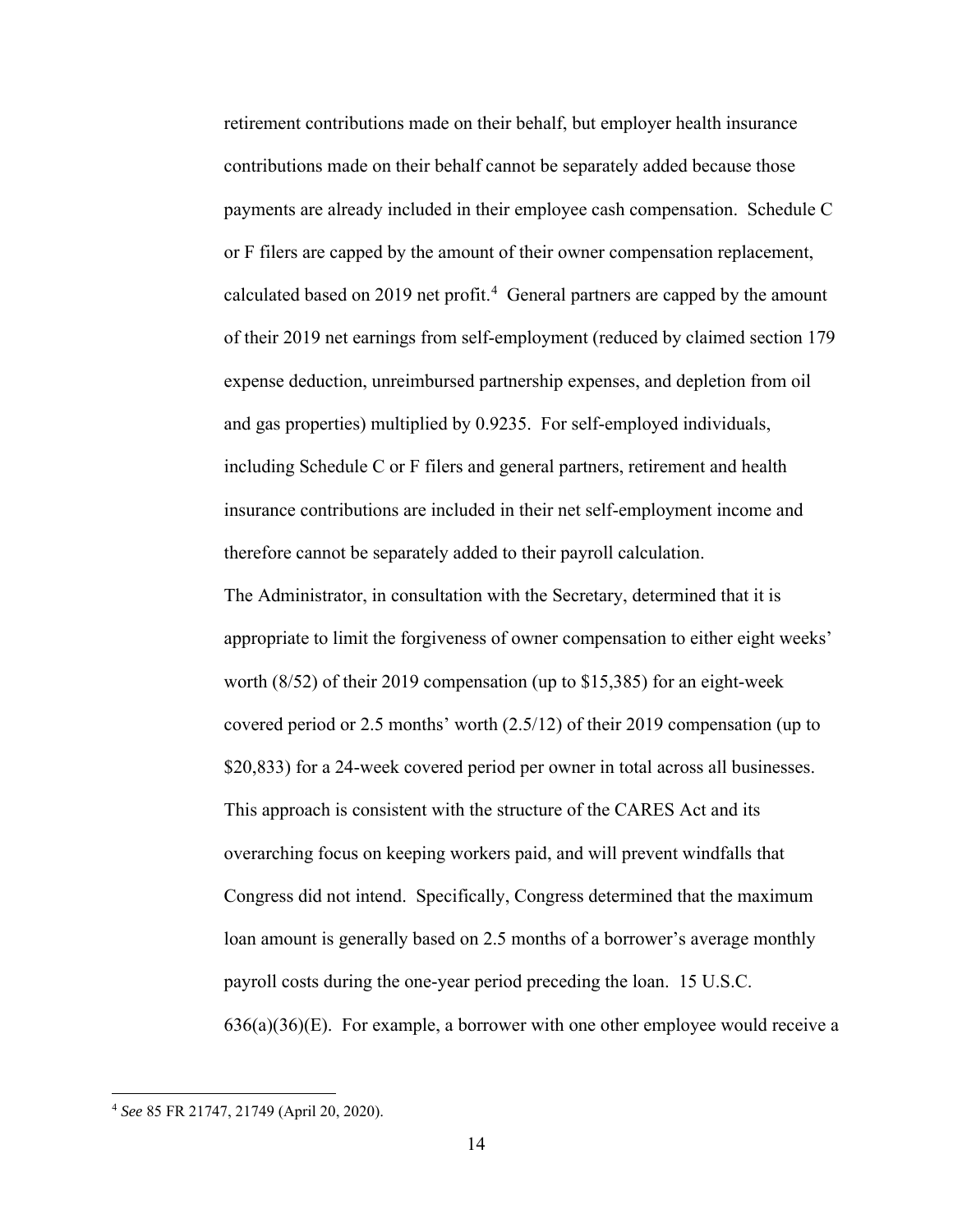maximum loan amount equal to 5 months of payroll (2.5 months of payroll for the owner plus 2.5 months of payroll for the employee). If the owner laid off the employee and availed itself of the exemption in the Paycheck Protection Program Flexibility Act of 2020 (Flexibility Act) related to reductions in business activity described in e. below, the owner could treat the entire amount of the PPP loan as payroll, with the entire loan being forgiven. This would not only result in a windfall for the owner, by providing the owner with five months of payroll instead of 2.5 months, but also defeat the purpose of the CARES Act of protecting the paycheck of the employee. For owners with no employees, this limitation will have no effect, because the maximum loan amount for such borrowers already includes only 2.5 months of their payroll.

*e. Nonpayroll Costs Eligible for Loan Forgiveness*

Part III.4.a of the First Loan Forgiveness Rule (85 FR 33004, 33007) is revised to read as follows:

*a. When must nonpayroll costs be incurred and/or paid to be eligible for forgiveness?*

A nonpayroll cost is eligible for forgiveness if it was:

- i. paid during the covered period; or
- ii. incurred during the covered period and paid on or before the next regular billing date, even if the billing date is after the covered period.

Example: A borrower that received a loan before June 5, 2020 uses a 24-week covered period that begins on June 1 and ends on November 15. The borrower pays its electricity bills for June through October during the covered period and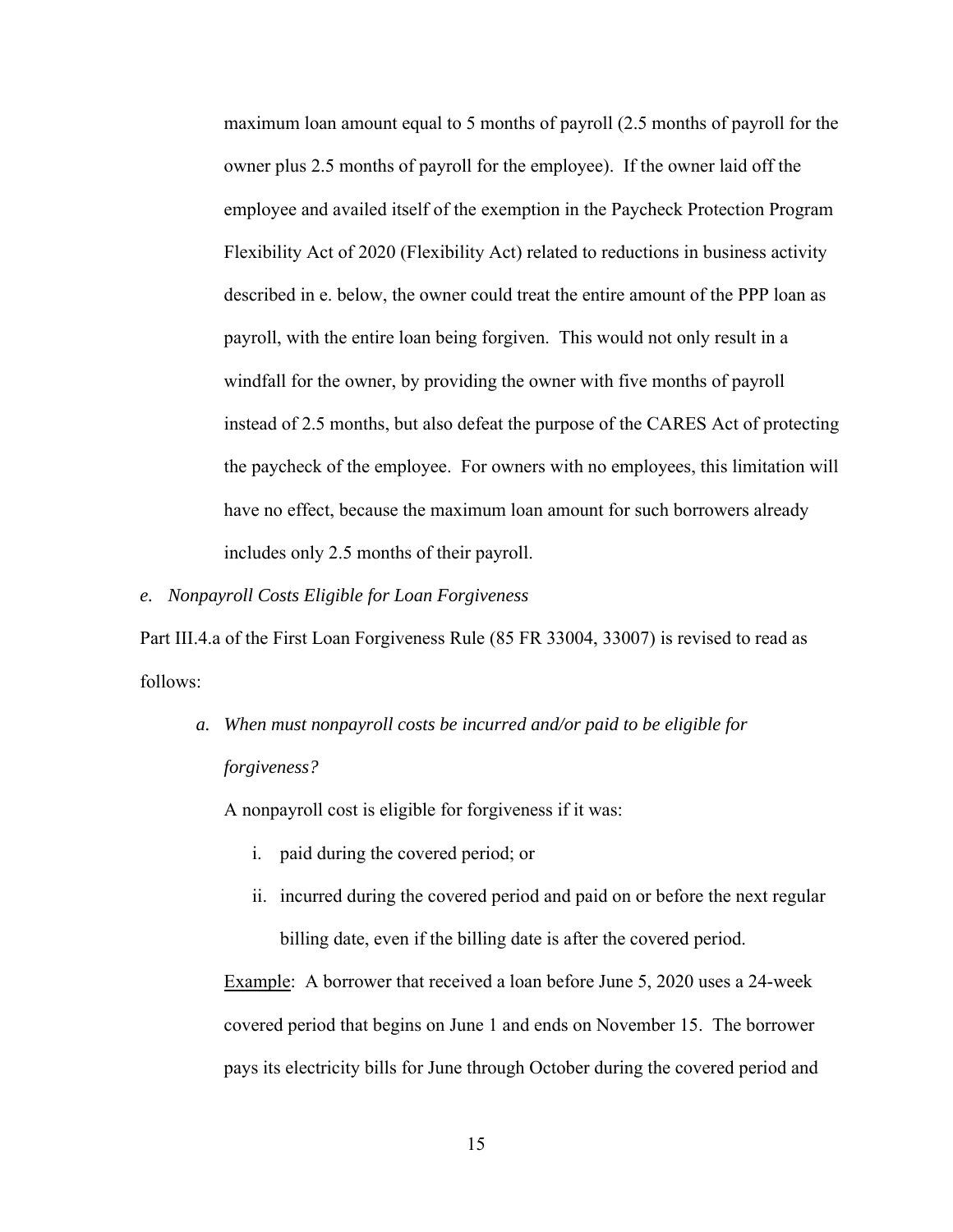pays its November electricity bill on December 10, which is the next regular billing date. The borrower may seek loan forgiveness for its June through October electricity bills, because they were paid during the covered period. In addition, the borrower may seek loan forgiveness for the portion of its November electricity bill through November 15 (the end of the covered period), because it was incurred during the covered period and paid on the next regular billing date. The Administrator, in consultation with the Secretary, has determined that this interpretation provides an appropriate degree of borrower flexibility while remaining consistent with the text of section 1106(b). The Administrator believes that this simplified approach to calculation of forgivable nonpayroll costs is also supported by considerations of administrative convenience for borrowers, and the Administrator notes that the 40 percent cap on nonpayroll costs as a portion of the total loan forgiveness amount will avoid excessive inclusion of nonpayroll costs.

## *f. Reductions to Loan Forgiveness Amount*

As described above, section 3(b) of the Flexibility Act amended provisions of the CARES Act regarding the covered period and the portion of PPP loan proceeds that must be used for payroll costs for the full amount of the PPP loan to be eligible for forgiveness. As set forth below, these amendments necessitate several revisions to Part III.5 of the First Loan Forgiveness Rule. First, the introductory paragraph in Part III.5 of the First Loan Forgiveness Rule (85 FR 33004, 33007) is revised to read as follows:

## *5. Reductions to Loan Forgiveness Amount*

Section 1106 of the CARES Act, as amended by Section 3(b)(2) of the Flexibility Act, specifically requires certain reductions in a borrower's loan forgiveness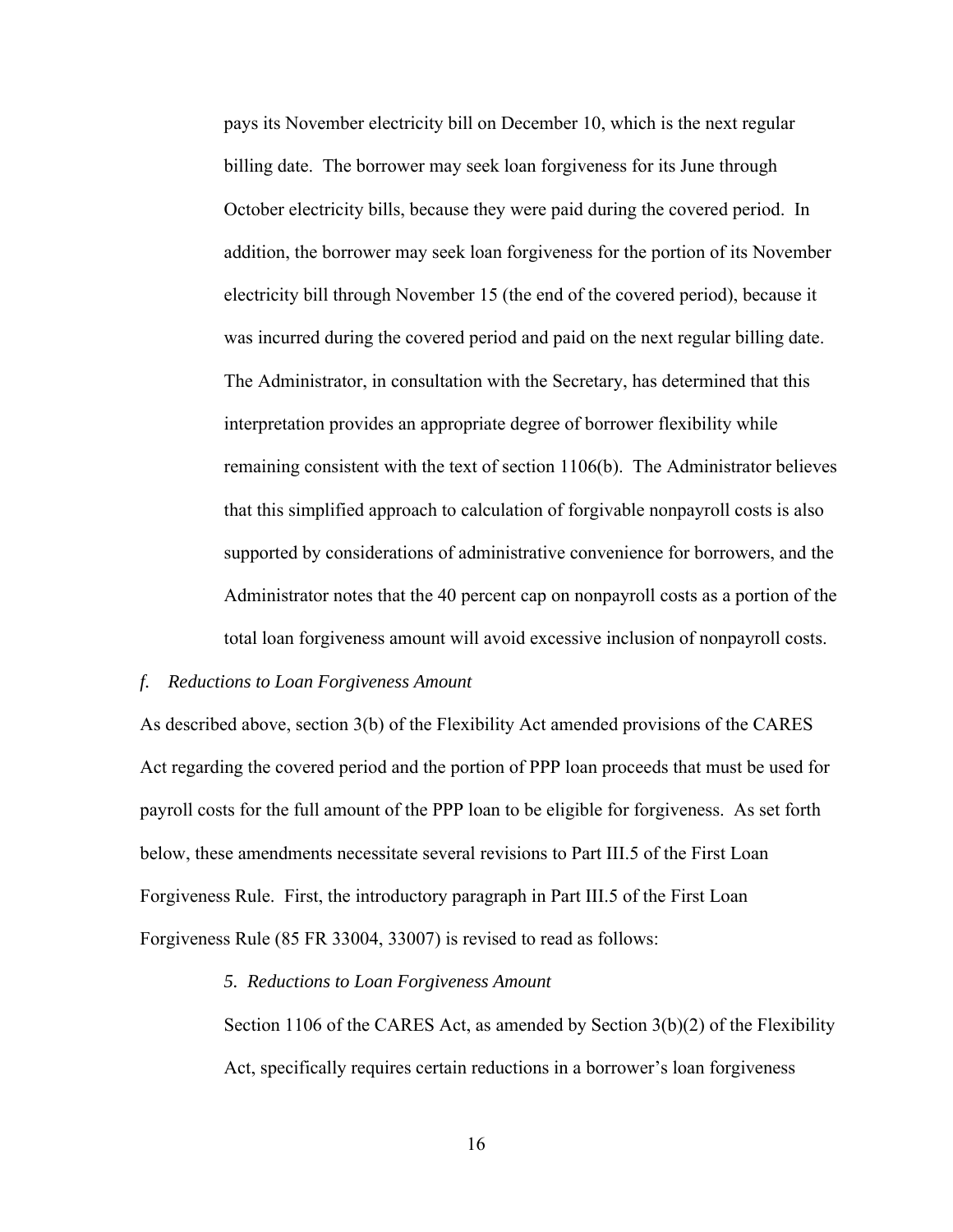amount based on reductions in full-time equivalent employees or in employee salary and wages, subject to an important statutory exemption for borrowers that have eliminated the reduction on or before December 31, 2020. Section 3(b)(2) of the Flexibility Act also adds exemptions from reductions in loan forgiveness amounts based on employee availability and business activity. In addition, SBA and Treasury have adopted a regulatory exemption to the reduction rules for borrowers that have offered to restore employee hours at the same salary or wages, even if the employees have not accepted. The instructions to the loan forgiveness applications and the guidance below explains how the statutory forgiveness reduction formulas work.

Section 1106(d)(2) of the CARES Act reduces the amount of the PPP loan that may be forgiven if the borrower reduces full-time equivalent employees during the covered period as compared to a base period selected by the borrower. Section  $1106(d)(5)$  of the CARES Act originally waived this reduction in the forgiveness amount if the borrower eliminates the reduction in full-time equivalent employees occurring during a different statutory reference period by not later than June 30, 2020. Section 3(b)(2) of the Flexibility Act amended this provision to replace "June 30" with "December 31." To conform the First Loan Forgiveness Rule to this amendment under the Flexibility Act, Part III.5.a of the First Loan Forgiveness Rule (85 FR 33004, 33007) is revised by striking "June 30, 2020" and replacing it with "December 31, 2020." Section 3(d) of the Flexibility Act provides that this amendment shall be effective as if included in the CARES Act, which was enacted on March 27, 2020.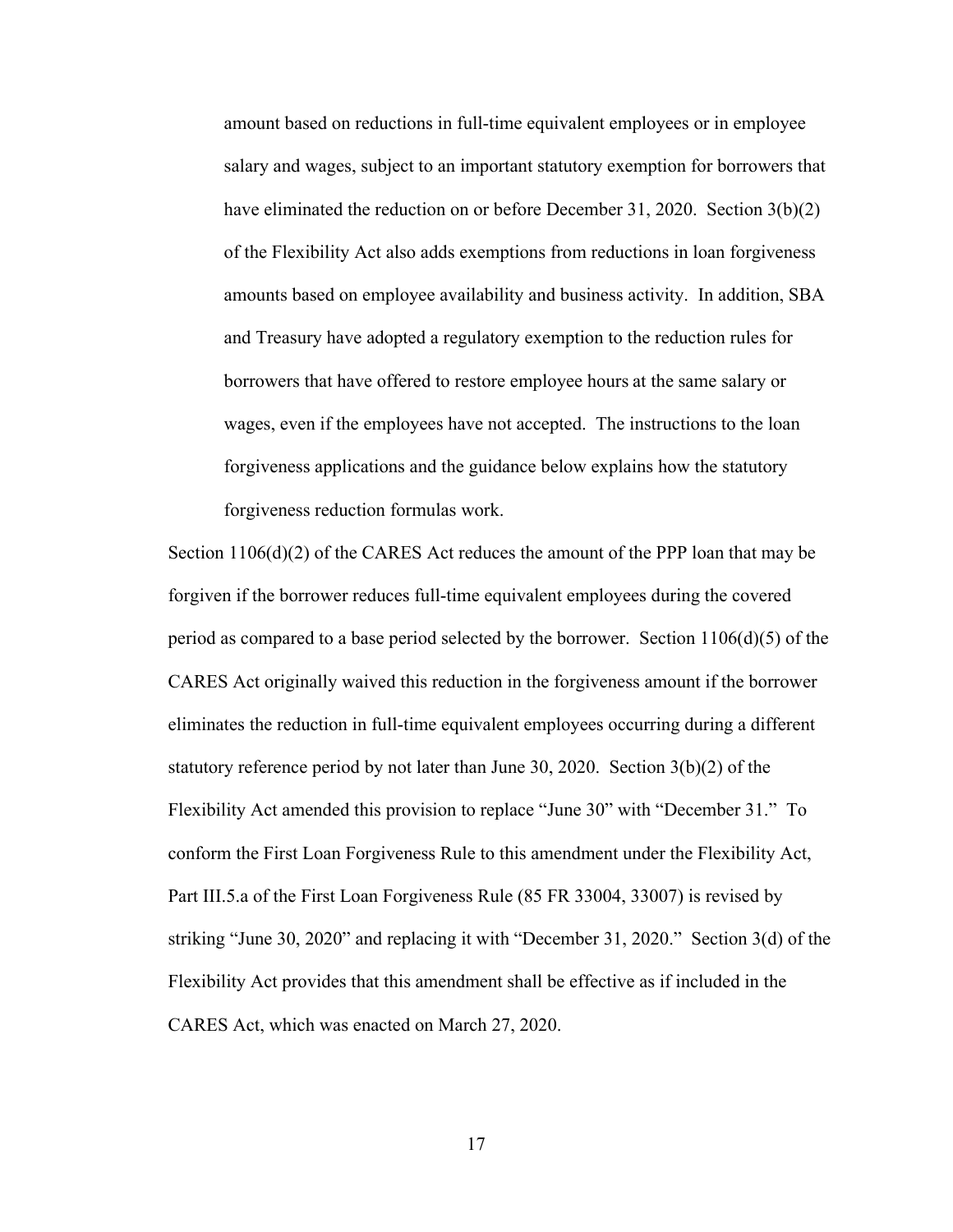As described above, section 3(b) of the Flexibility Act extended the length of the covered period as defined in section 1106 of the CARES Act from eight to 24 weeks, while allowing borrowers that received PPP loans before June 5, 2020 to elect to use the original eight-week covered period. For consistency with this amendment, the paragraph consisting of the example in Part III.5.e of the First Loan Forgiveness Rule (85 FR 33004, 33008) is revised to provide two examples that read as follows:

Example: A borrower is using a 24-week covered period. This borrower reduced a full-time employee's weekly salary from \$1,000 per week during the reference period to \$700 per week during the covered period. The employee continued to work on a full-time basis during the covered period, with an FTE of 1.0. In this case, the first \$250 (25 percent of \$1,000) is exempted from the loan forgiveness reduction. The borrower seeking forgiveness would list \$1,200 as the salary/hourly wage reduction for that employee (the extra \$50 weekly reduction multiplied by 24 weeks). If the borrower applies for forgiveness before the end of the covered period, it must account for the salary reduction for the full 24-week covered period (totaling \$1,200).

Example: A borrower that received a PPP loan before June 5, 2020 has elected to use an eight-week covered period. This borrower reduced a full-time employee's weekly salary from \$1,000 per week during the reference period to \$700 per week during the covered period. The employee continued to work on a full-time basis during the covered period, with an FTE of 1.0. In this case, the first \$250 (25 percent of \$1,000) is exempted from the loan forgiveness reduction. The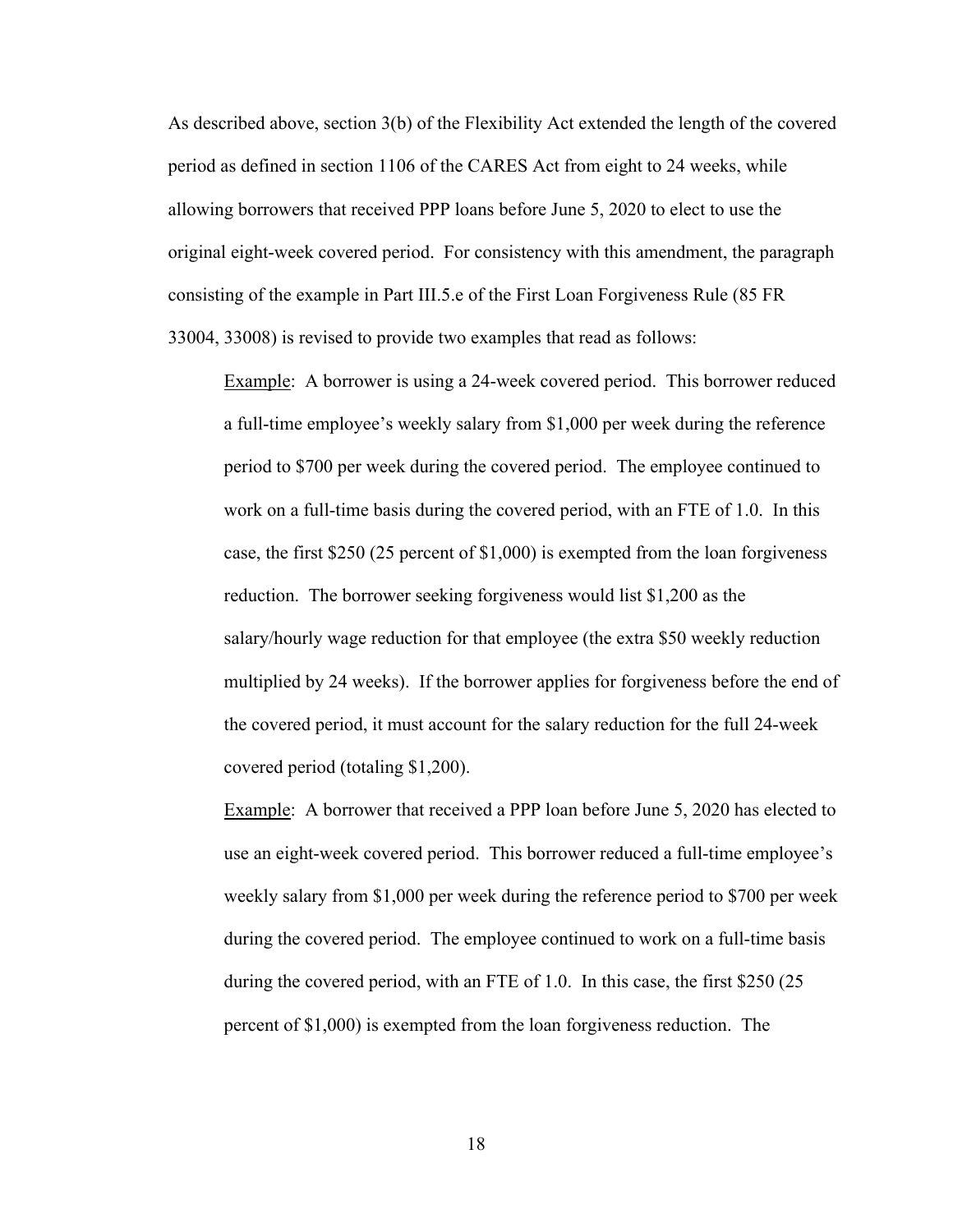borrower seeking forgiveness would list \$400 as the salary/hourly wage reduction

for that employee (the extra \$50 weekly reduction multiplied by eight weeks). In light of the amendments under the Flexibility Act described above, Part III.5.g of the First Loan Forgiveness Rule (85 FR 33004, 33009) is revised by striking "June 30, 2020" each place that it appears and replacing it with "December 31, 2020," and by striking "75 percent" and replacing it with "60 percent." Section 3(d) of the Flexibility Act provides that these amendments shall be effective as if included in the CARES Act, which was enacted on March 27, 2020.

Lastly, section 3(b)(2)(B) of the Flexibility Act established two new exemptions based on employee availability and business activity, respectively, that would eliminate a reduction in the loan forgiveness amount that would otherwise be required due to a reduction in full-time equivalent (FTE) employees. Specifically, that section of the Flexibility Act states that the amount of loan forgiveness "shall be determined without regard to a proportional reduction in the number of full-time equivalent employees" if an eligible recipient, in good faith, (A) is able to document (i) an inability to rehire individuals who were employees of the eligible recipient on February 15, 2020; and (ii) an inability to hire similarly qualified employees for unfilled positions on or before December 31, 2020; or (B) is able to document an inability to return to the same level of business activity as such business was operating at before February 15, 2020, due to compliance with requirements established or guidance issued by the Secretary of Health and Human Services, the Director of the Centers for Disease Control and Prevention, or the Occupational Safety and Health Administration during the period beginning on March 1, 2020, and ending December 31, 2020, related to the maintenance of standards for sanitation, social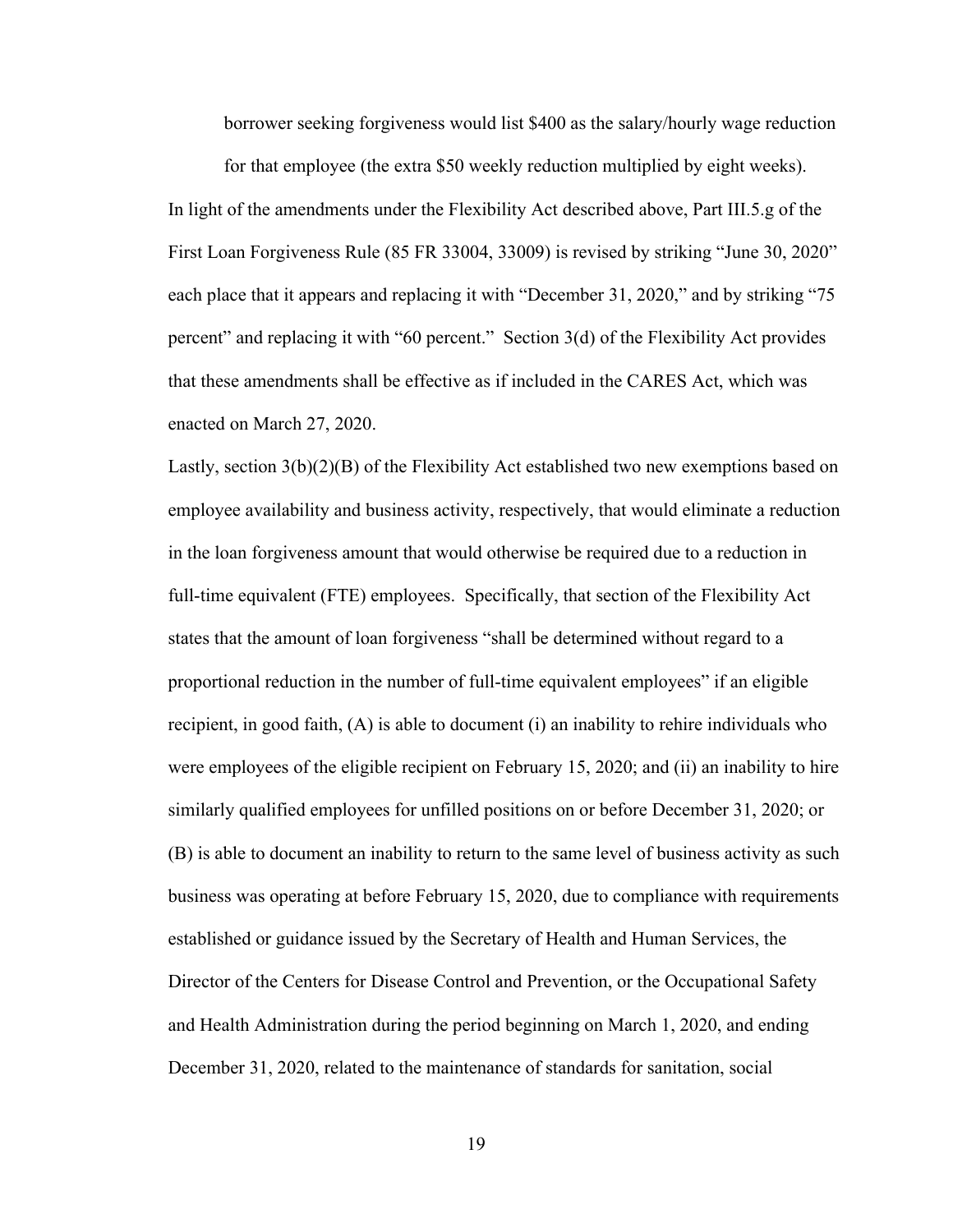distancing, or any other worker or customer safety requirement related to COVID–19. The new exemption pertaining to individuals who refuse an offer to be rehired is very similar, but not identical, to a *de minimis* exemption that was provided in the First Loan Forgiveness Rule; therefore, the Administrator and the Secretary have determined that this new statutory exemption should supersede the previous *de minimis* exemption relating to reductions in FTE employees. However, a related *de minimis* exemption in the First Loan Forgiveness Rule for borrowers that have reduced the hours of an employee and offered to restore the reduction in hours, but the employee declined the offer, is not addressed in the Flexibility Act and is therefore being retained.

In order to implement these exemptions, Part III.5.a of the First Loan Forgiveness Rule (85 FR 33004, 33007) is revised to read:

*a. Will a borrower's loan forgiveness amount be reduced if the borrower reduced the hours of an employee, then offered to restore the reduction in hours, but the employee declined the offer?*

No. In calculating the loan forgiveness amount, a borrower may exclude any reduction in full-time equivalent employee headcount that is attributable to an individual employee if:

i. The borrower made a good faith, written offer to restore the reduced hours of such employee;

ii. the offer was for the same salary or wages and same number of hours as earned by such employee in the last pay period prior to the reduction in hours;

iii. the offer was rejected by such employee; and

iv. the borrower has maintained records documenting the offer and its rejection.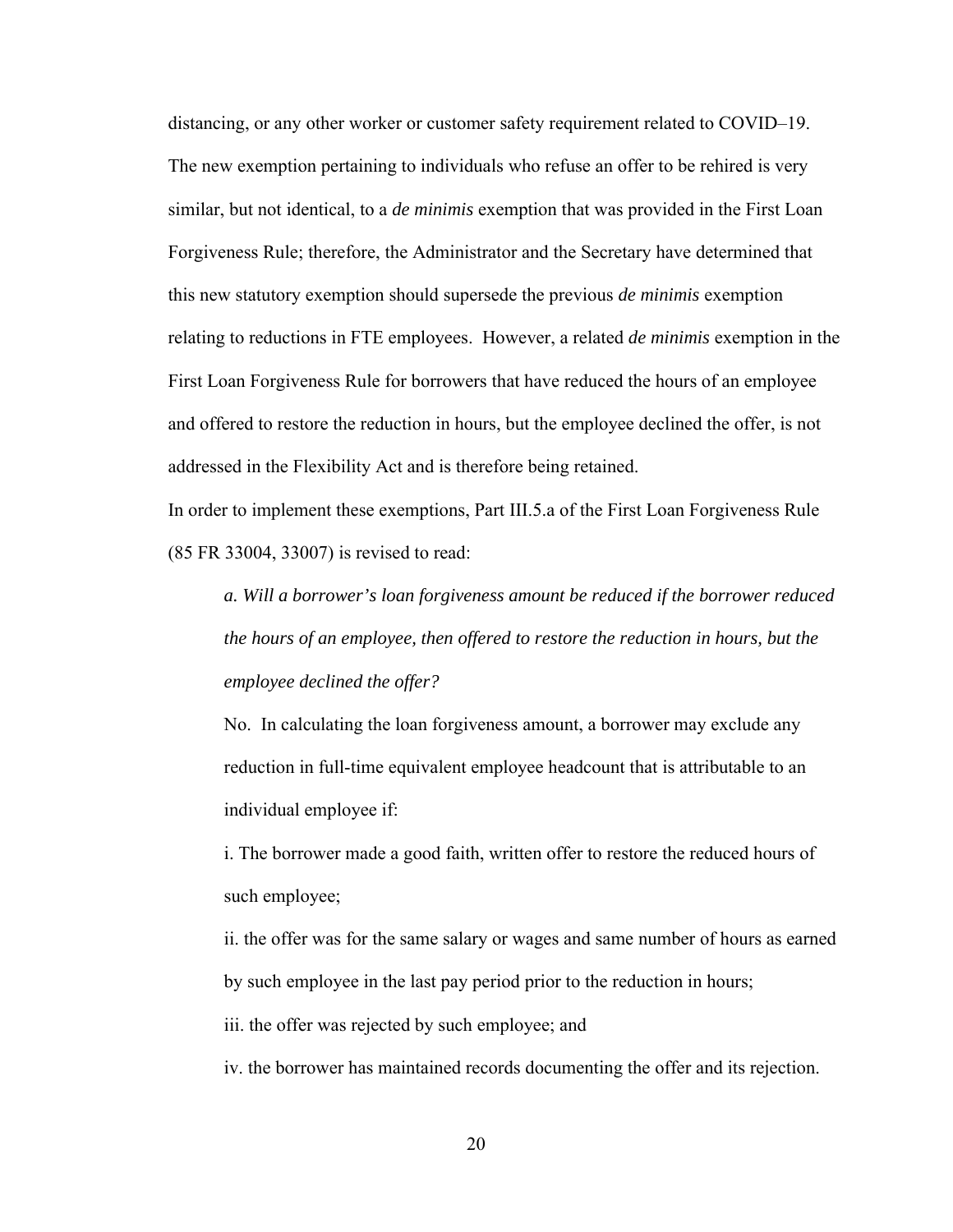The Administrator and the Secretary determined that this exemption is an appropriate exercise of their joint rulemaking authority to grant a *de minimis* exemption under section  $1106(d)(6)$ .<sup>[5](#page-20-0)</sup> Section  $1106(d)(2)$  of the CARES Act reduces the amount of the PPP loan that may be forgiven if the borrower reduces full-time equivalent employees during the covered period as compared to a base period selected by the borrower. Section 1106(d)(5) of the CARES Act waives this reduction in the forgiveness amount if the borrower eliminates the reduction in full-time equivalent employees occurring during a different statutory reference period<sup>[6](#page-20-1)</sup> by not later than December 31, 2020. The Administrator and the Secretary believe that the additional exemption set forth above is consistent with the purposes of the CARES Act and provides borrowers appropriate flexibility in the current economic climate. The Administrator, in consultation with the Secretary, has determined that the exemption is *de minimis* for two reasons. First, it is reasonable to anticipate that most employees will accept the offer of restored hours in light of current labor market conditions. Second, to the extent this exemption allows employers to cure FTE reductions attributable to reductions in hours that occurred before February 15, 2020 (the start of the statutory FTE reduction safe harbor period), it is reasonable to anticipate those reductions will represent a relatively small portion of aggregate employees given the historically strong labor market conditions before the COVID–19 emergency.

<span id="page-20-1"></span><span id="page-20-0"></span><sup>&</sup>lt;sup>5</sup> Section 1106(d)(6) is the sole joint rulemaking authority exercised in this interim final rule. All other provisions of this interim final rule are an exercise of rulemaking authority by SBA, except as expressly noted otherwise.  $6$  Section 1106(d)(5) specifies that this reference period is between February 15, 2020 and 30 days after the date of enactment of the CARES Act or April 26, 2020 (the safe harbor period).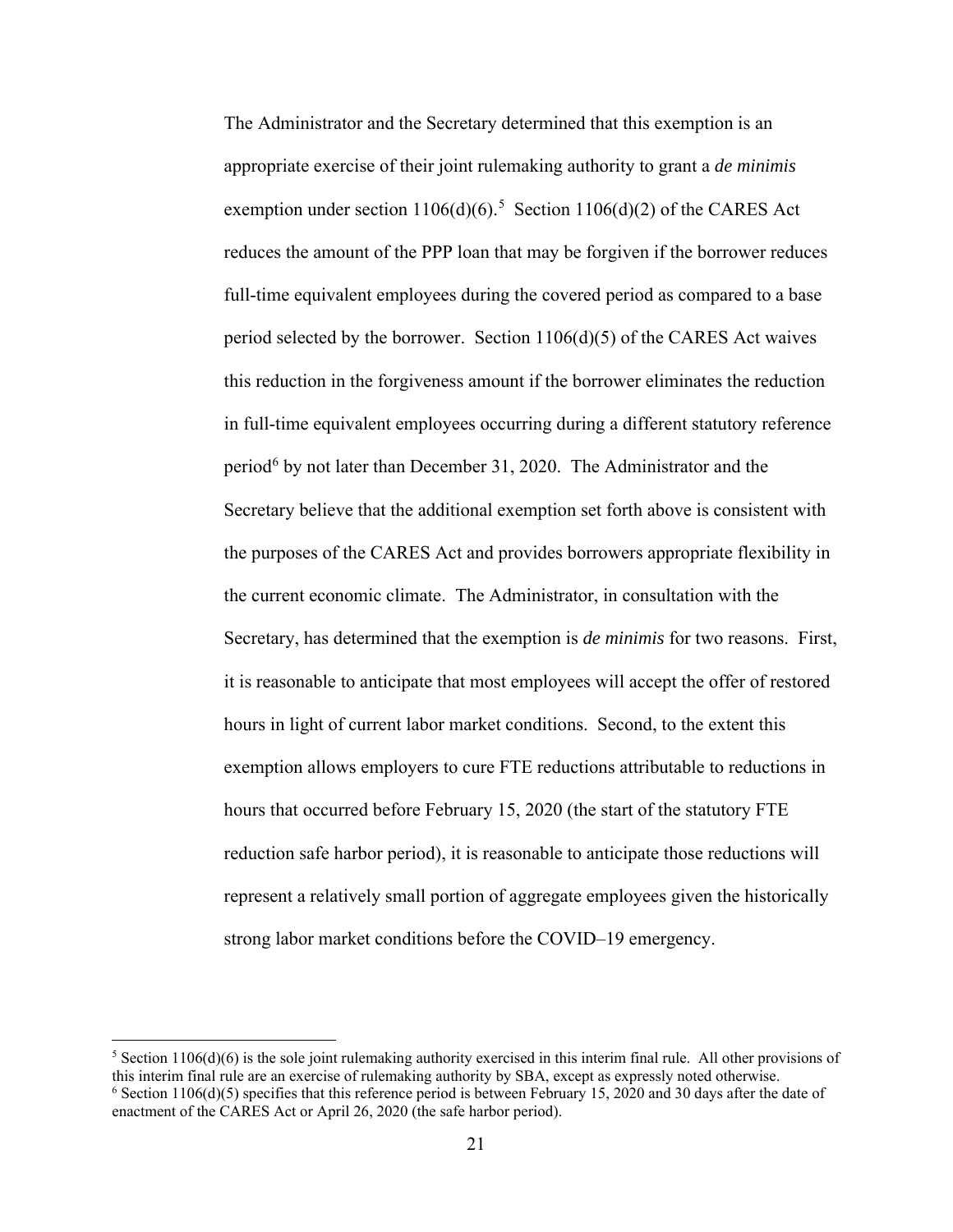In addition, Part III.5.b of the First Loan Forgiveness Rule (85 FR 33004, 33007-08) is revised by adding the following at the end thereof:

Borrowers are exempted from the loan forgiveness reduction arising from a proportional reduction in FTE employees during the covered period if the borrower is able to document in good faith the following: (1) an inability to rehire individuals who were employees of the borrower on February 15, 2020; and (2) an inability to hire similarly qualified individuals for unfilled positions on or before December 31, 2020. Borrowers are required to inform the applicable state unemployment insurance office of any employee's rejected rehire offer within 30 days of the employee's rejection of the offer.<sup>[7](#page-21-0)</sup> The documents that borrowers should maintain to show compliance with this exemption include, but are not limited to, the written offer to rehire an individual, a written record of the offer's rejection, and a written record of efforts to hire a similarly qualified individual. Borrowers are also exempted from the loan forgiveness reduction arising from a reduction in the number of FTE employees during the covered period if the borrower is able to document in good faith an inability to return to the same level of business activity as the borrower was operating at before February 15, 2020, due to compliance with requirements established or guidance issued between March 1, 2020 and December 31, 2020 by the Secretary of Health and Human Services, the Director of the Centers for Disease Control and Prevention (CDC), or the Occupational Safety and Health Administration related to the maintenance of standards for sanitation, social distancing, or any other worker or customer

<span id="page-21-0"></span><sup>7</sup> Further information regarding how borrowers will report information concerning rejected rehire offers to state unemployment insurance offices will be provided on SBA's website.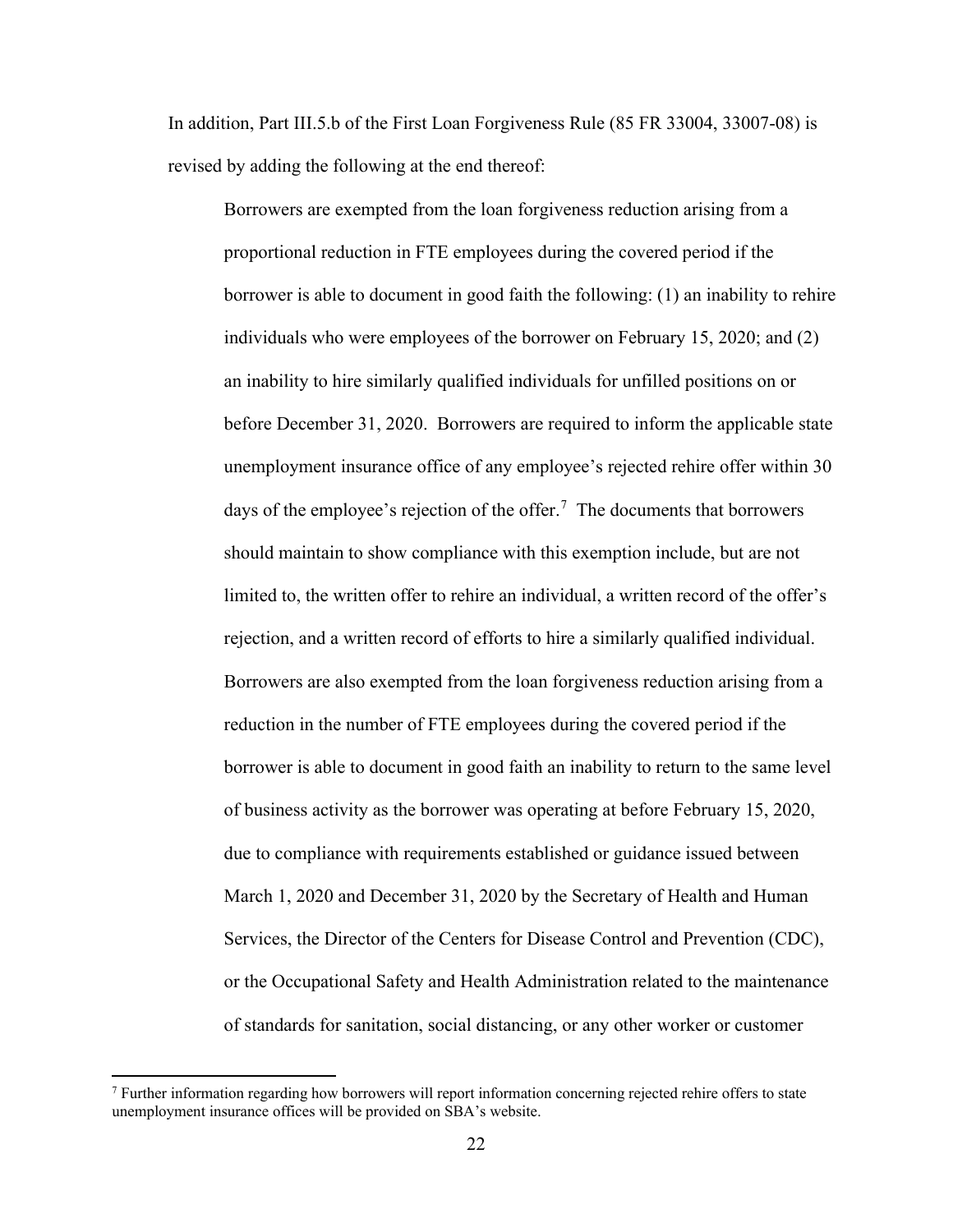safety requirement related to COVID-19 (COVID Requirements or Guidance). Specifically, borrowers that can certify that they have documented in good faith that their reduction in business activity during the covered period stems directly or indirectly from compliance with such COVID Requirements or Guidance are exempt from any reduction in their forgiveness amount stemming from a reduction in FTE employees during the covered period. Such documentation must include copies of applicable COVID Requirements or Guidance for each business location and relevant borrower financial records.

The Administrator, in consultation with the Secretary, is interpreting the above statutory exemption to include both direct and indirect compliance with COVID Requirements or Guidance, because a significant amount of the reduction in business activity stemming from COVID Requirements or Guidance is the result of state and local government shutdown orders that are based in part on guidance from the three federal agencies.

Example: A PPP borrower is in the business of selling beauty products both online and at its physical store. During the covered period, the local government where the borrower's store is located orders all non-essential businesses, including the borrower's business, to shut down their stores, based in part on COVID-19 guidance issued by the CDC in March 2020. Because the borrower's business activity during the covered period was reduced compared to its activity before February 15, 2020 due to compliance with COVID Requirements or Guidance, the borrower satisfies the Flexibility Act's exemption and will not have its forgiveness amount reduced because of a reduction in FTEs during the covered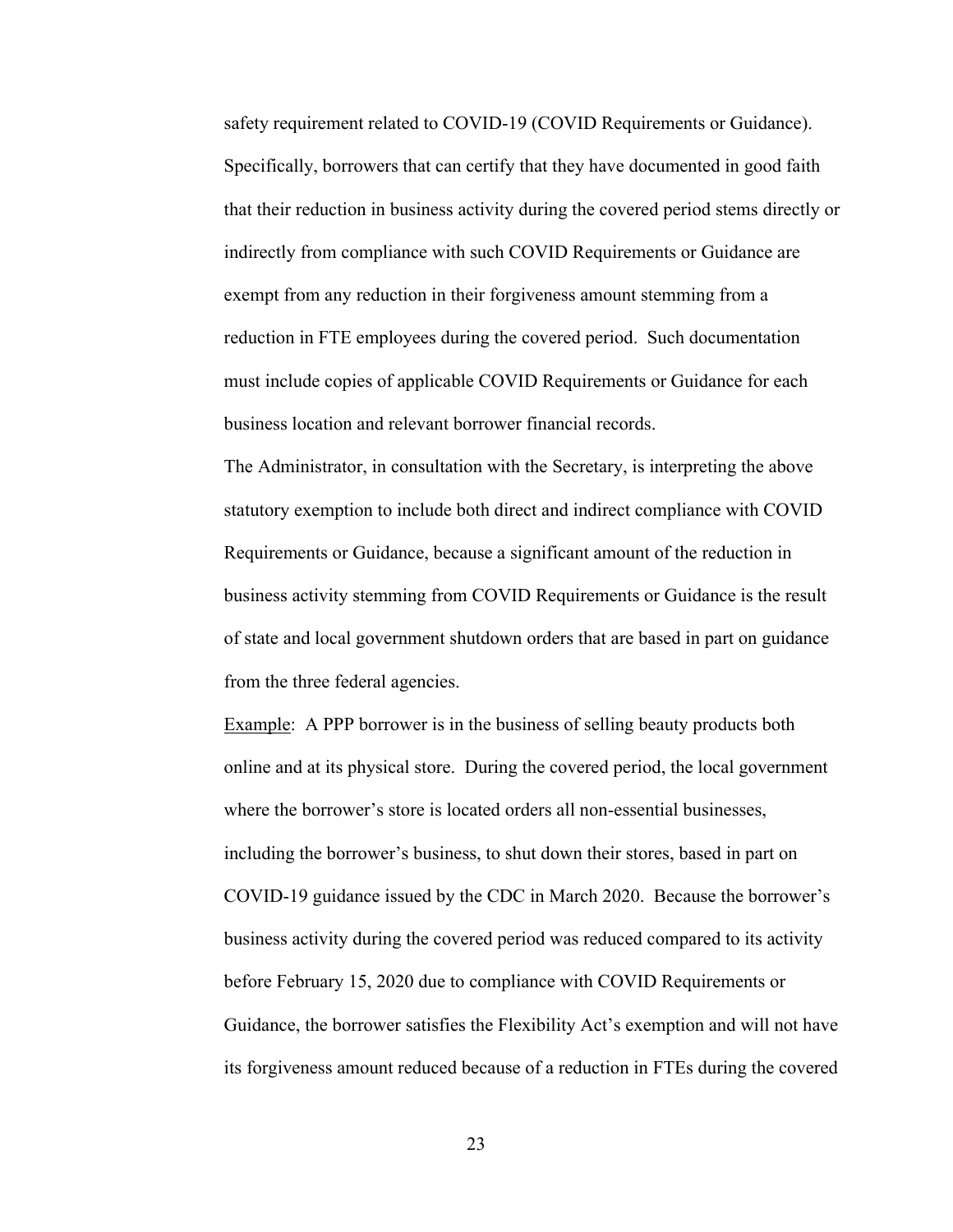period, if the borrower in good faith maintains records regarding the reduction in business activity and the local government's shutdown orders that reference a COVID Requirement or Guidance as described above.

### *g. Documentation requirements.*

Because SBA has issued an alternative loan forgiveness application, SBA Form 3508EZ, the parenthetical in the first sentence of Part III.6 of the First Loan Forgiveness Rule (85 FR 33004, 33009) is revised to read as follows: "(SBA Form 3508 or SBA Form 3508EZ, as applicable, or lender equivalent)".

### *2. Changes to the First Loan Review Rule*

#### *a. Alternative Loan Forgiveness Application*

The First Loan Review Rule informs borrowers and lenders of SBA's process for reviewing PPP loan applications and loan forgiveness applications. Because SBA has issued an alternative Loan Forgiveness Application, SBA Form 3508EZ, the following changes are necessary.

Parts III.1.b and III.1.e are revised by striking each reference in those sections to "SBA Form 3508 or lender's equivalent form" and replacing it with "SBA Form 3508, 3508EZ, or lender's equivalent form".

*b. The Loan Forgiveness Process for Lenders*

As noted above, SBA has issued an alternative Loan Forgiveness Application Form, SBA Form 3508EZ. Further, Section 3(b)(2) of the Flexibility Act reduced, from 75 percent to 60 percent, the portion of PPP loan proceeds that must be used for payroll costs for the full amount of the PPP loan to be eligible for forgiveness. As set forth below, these developments necessitate several revisions to Part III.2 of the First Loan Review Rule.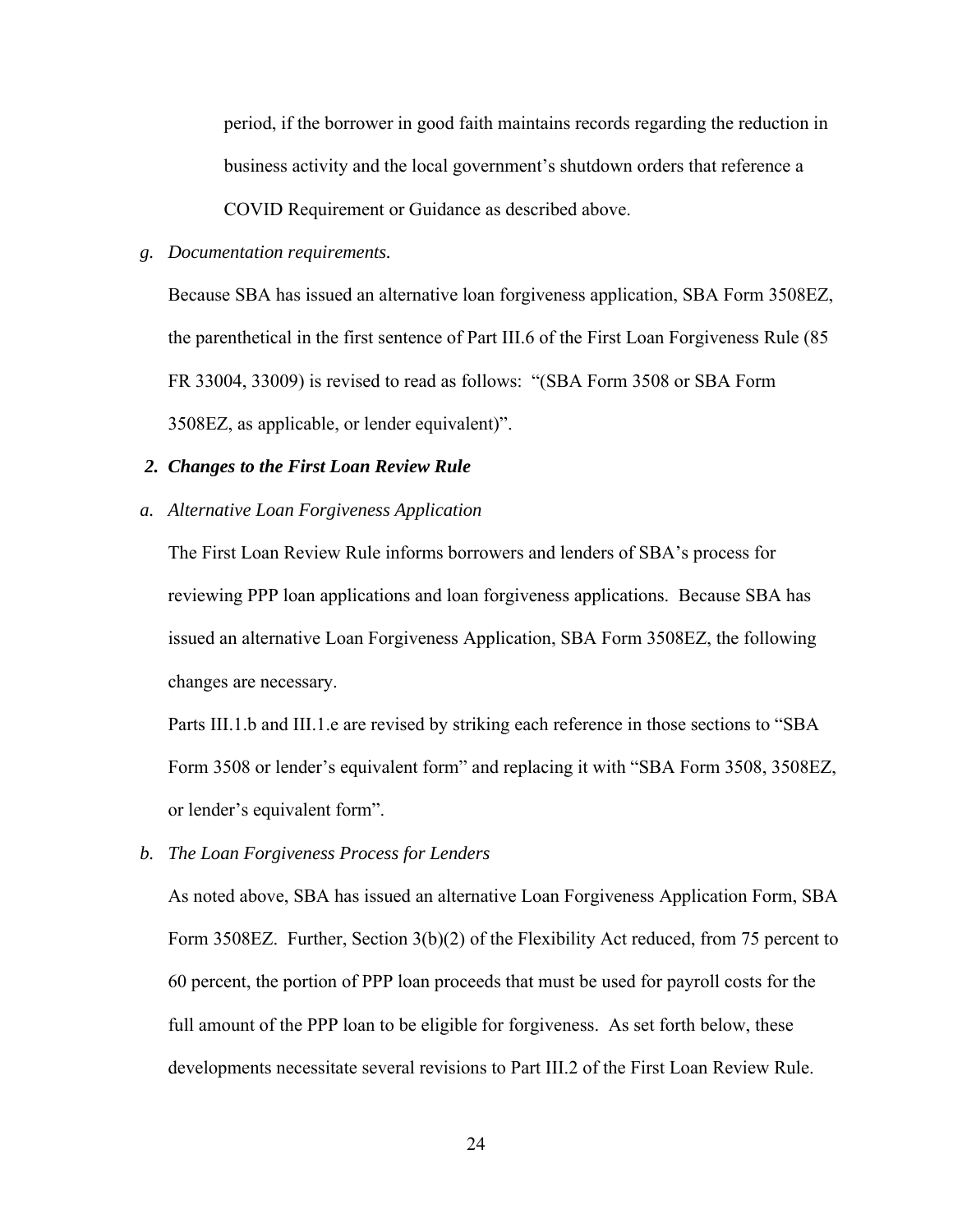Part III.2.a. is revised to read as follows:

*a. What should a lender review?* 

When a borrower submits SBA Form 3508 or lender's equivalent form, the lender shall:

- i. Confirm receipt of the borrower certifications contained in the SBA Form 3508 or lender's equivalent form.
- ii. Confirm receipt of the documentation the borrower must submit to aid in verifying payroll and nonpayroll costs, as specified in the instructions to the SBA Form 3508 or lender's equivalent form.
- iii. Confirm the borrower's calculations on the borrower's SBA Form 3508 or lender's equivalent form, including the dollar amount of the (A) Cash Compensation, Non-Cash Compensation, and Compensation to Owners claimed on Lines 1, 4, 6, 7, 8, and 9 on PPP Schedule A and (B) Business Mortgage Interest Payments, Business Rent or Lease Payments, and Business Utility Payments claimed on Lines 2, 3, and 4 on the PPP Loan Forgiveness Calculation Form, by reviewing the documentation submitted with the SBA Form 3508 or lender's equivalent form.
- iv. Confirm that the borrower made the calculation on Line 10 of the SBA Form 3508 or lender's equivalent form correctly, by dividing the borrower's Eligible Payroll Costs claimed on Line 1 by 0.60.

When the borrower submits SBA Form 3508EZ or lender's equivalent form, the lender shall: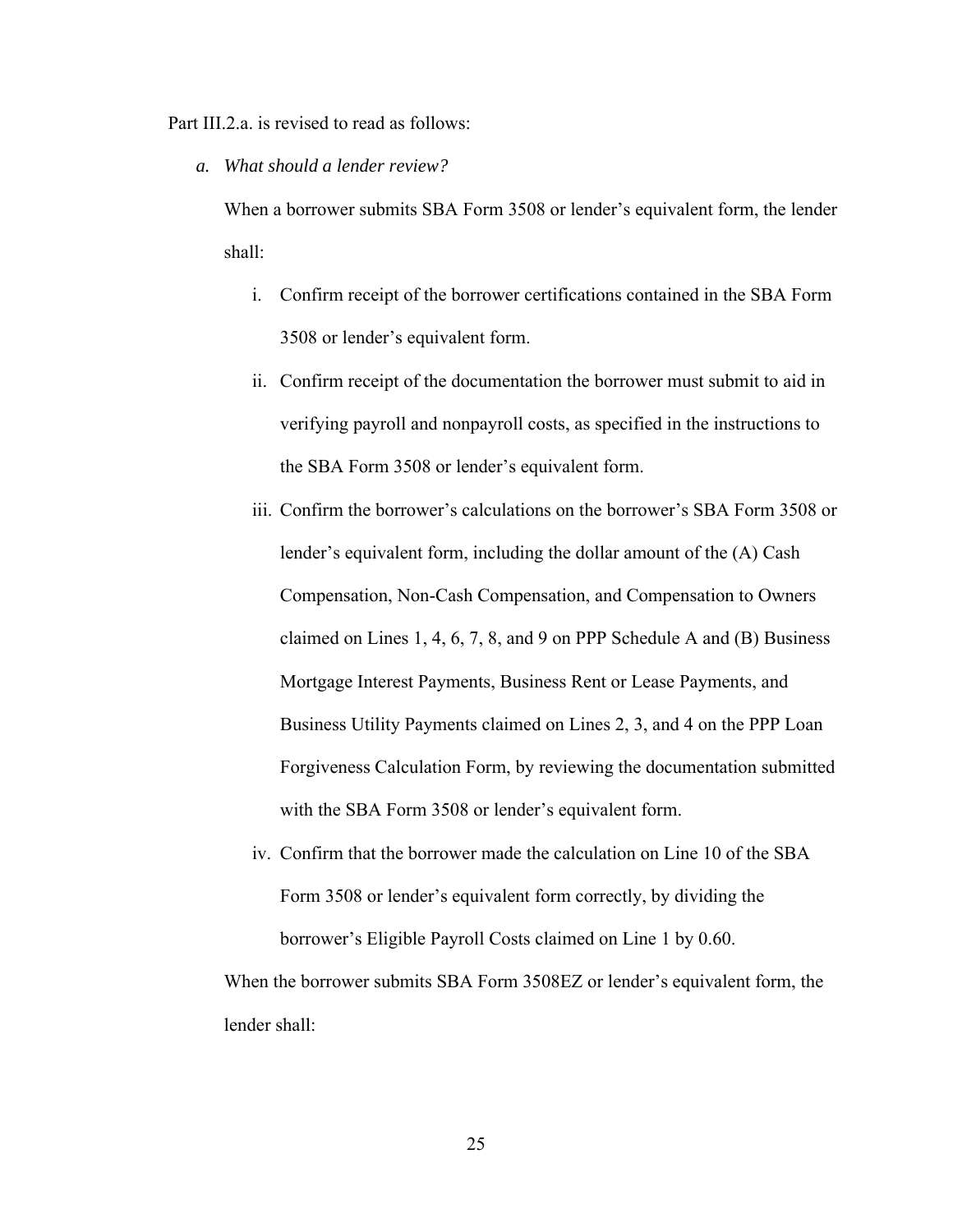- i. Confirm receipt of the borrower certifications contained in the SBA Form 3508EZ or lender's equivalent form.
- ii. Confirm receipt of the documentation the borrower must submit to aid in verifying payroll and nonpayroll costs, as specified in the instructions to the SBA Form 3508EZ or lender's equivalent form.
- iii. Confirm the borrower's calculations on the borrower's SBA Form 3508EZ or lender's equivalent form, including the dollar amount of the Payroll Costs, Business Mortgage Interest Payments, Business Rent or Lease Payments, and Business Utility Payments claimed on Lines 1, 2, 3, and 4 of the SBA Form 3508EZ or lender's equivalent form, by reviewing the documentation submitted with the SBA Form 3508EZ or lender's equivalent form.
- iv. Confirm that the borrower made the calculation on Line 7 of the SBA Form 3508EZ or lender's equivalent form correctly, by dividing the borrower's Eligible Payroll Costs claimed on Line 1 by 0.60.

Providing an accurate calculation of the loan forgiveness amount is the responsibility of the borrower, and the borrower attests to the accuracy of its reported information and calculations on the Loan Forgiveness Application Form. Lenders are expected to perform a good-faith review, in a reasonable time, of the borrower's calculations and supporting documents concerning amounts eligible for loan forgiveness. For example, minimal review of calculations based on a payroll report by a recognized third-party payroll processor would be reasonable. By contrast, if payroll costs are not documented with such recognized sources,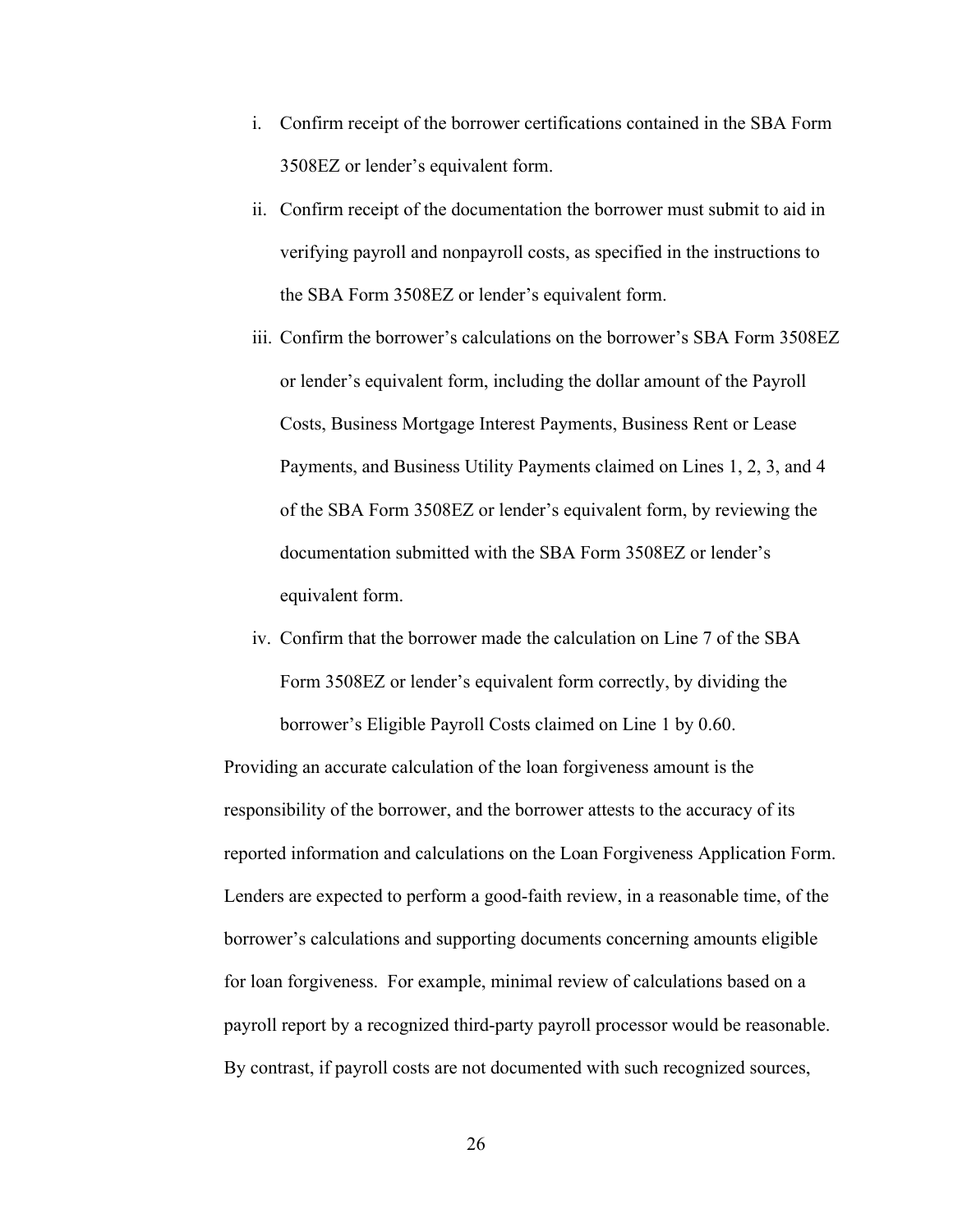more extensive review of calculations and data would be appropriate. The borrower shall not receive forgiveness without submitting all required documentation to the lender.

As the First Interim Final Rule<sup>[8](#page-26-0)</sup> indicates, lenders may rely on borrower representations. If the lender identifies errors in the borrower's calculation or material lack of substantiation in the borrower's supporting documents, the lender should work with the borrower to remedy the issue. As stated in paragraph III.3.c of the First Interim Final Rule, the lender does not need to independently verify the borrower's reported information if the borrower submits documentation supporting its request for loan forgiveness and attests that it accurately verified the payments for eligible costs.

Part III.2.b. is revised to read as follows:

*b. What is the timeline for the lender's decision on a loan forgiveness application?*  The lender must issue a decision to SBA on a loan forgiveness application not later than 60 days after receipt of a complete loan forgiveness application from the borrower. That decision may take the form of an approval (in whole or in part); denial; or (if directed by SBA) a denial without prejudice due to a pending SBA review of the loan for which forgiveness is sought. In the case of a denial without prejudice, the borrower may subsequently request that the lender reconsider its application for loan forgiveness, unless SBA has determined that the borrower is ineligible for a PPP loan. The Administrator has determined that this process appropriately balances the need for efficient processing of loan

<span id="page-26-0"></span><sup>8</sup> 85 FR 20811, 20815-20816 (April 15, 2020).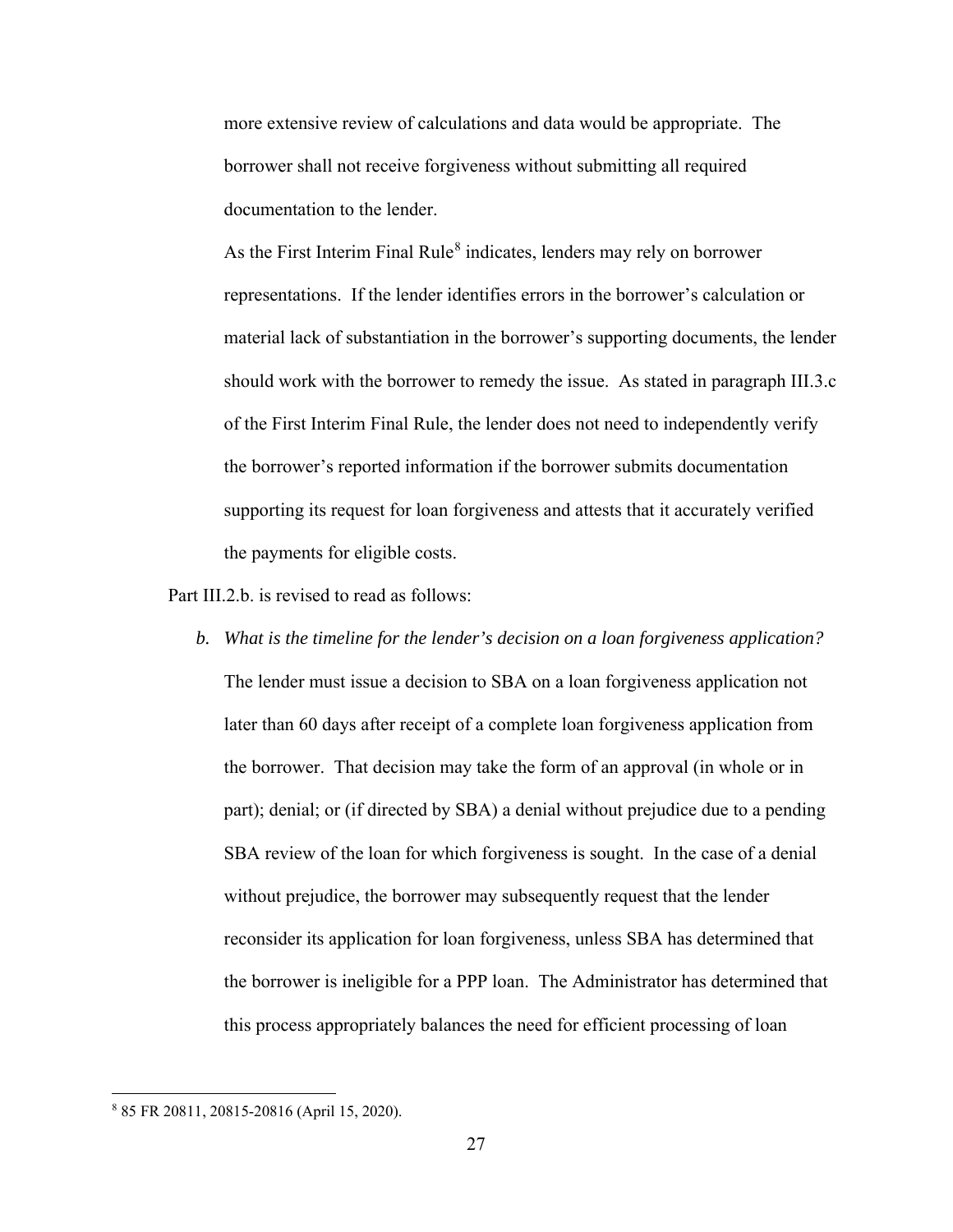forgiveness applications with considerations of program integrity, including affording SBA the opportunity to ensure that borrower representations and certifications (including concerning eligibility for a PPP loan) were accurate. When the lender issues its decision to SBA approving the application (in whole or in part), it must include the following:

i. For applications submitted using the SBA Form 3508 or lender's equivalent form:

(1) the PPP Loan Forgiveness Calculation Form;

(2) PPP Schedule A; and

- (3) the (optional) PPP Borrower Demographic Information Form (if submitted to the lender).
- ii. For applications submitted using the SBA Form 3508EZ or lender's equivalent form:

(1) the SBA Form 3508EZ or lender's equivalent form; and

(2) the (optional) Borrower Demographic Information Form (if submitted to the lender).

The lender must confirm that the information provided by the lender to SBA accurately reflects lender's records for the loan, and that the lender has made its decision in accordance with the requirements set forth in 2.a. If the lender determines that the borrower is entitled to forgiveness of some or all of the amount applied for under the statute and applicable regulations, the lender must request payment from SBA at the time the lender issues its decision to SBA. SBA will, subject to any SBA review of the loan or loan application, remit the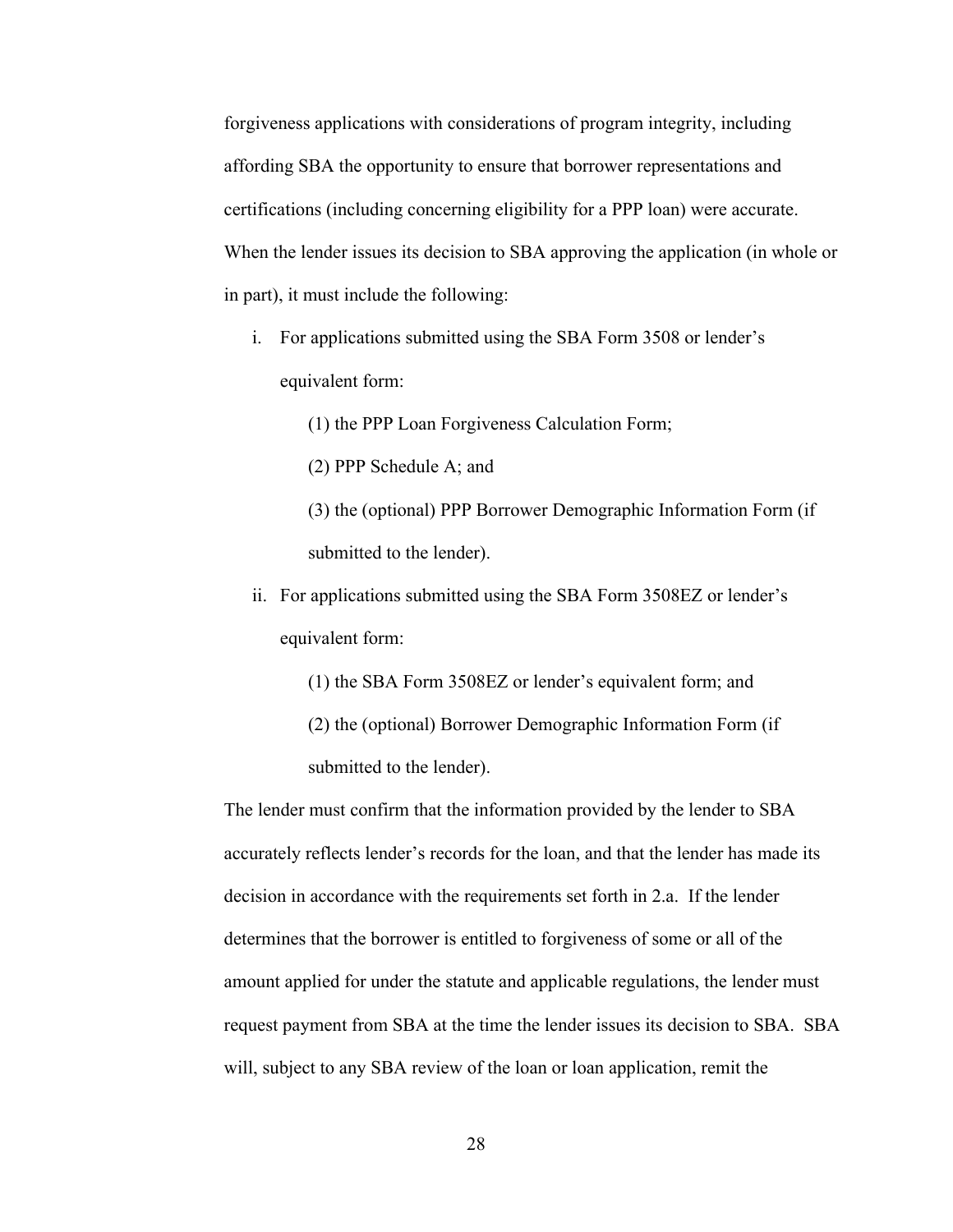appropriate forgiveness amount to the lender, plus any interest accrued through the date of payment, not later than 90 days after the lender issues its decision to SBA. If applicable, SBA will deduct EIDL Advance Amounts from the forgiveness amount remitted to the Lender as required by section  $1110(e)(6)$  of the CARES Act. The lender is responsible for notifying the borrower of remittance by SBA of the loan forgiveness amount (or that SBA determined that no amount of the loan is eligible for forgiveness) and the date on which the borrower's first payment is due, if applicable.

When the lender issues its decision to SBA determining that the borrower is not entitled to forgiveness in any amount, the lender must provide SBA with the reason for its denial, together with the following:

- i. For applications submitted using the SBA Form 3508 or lender's equivalent form:
	- (1) the PPP Loan Forgiveness Calculation Form;
	- (2) PPP Schedule A; and
	- (3) the (optional) PPP Borrower Demographic Information Form (if submitted to the lender).
- iii. For applications submitted using the SBA Form 3508EZ or lender's equivalent form:
	- (1) the SBA Form 3508EZ or lender's equivalent form; and
	- (2) the (optional) Borrower Demographic Information Form (if submitted to the lender).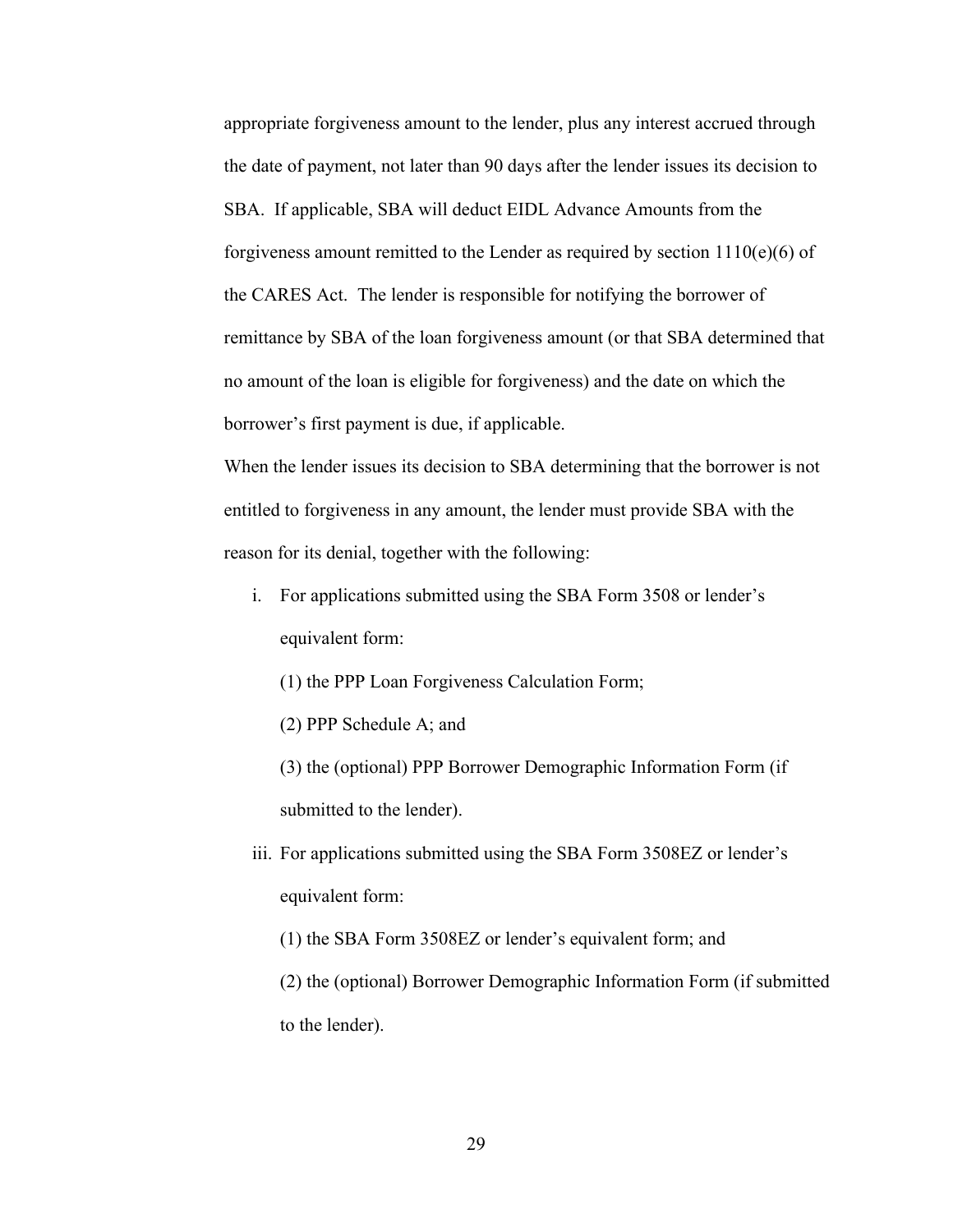The lender must confirm that the information provided by the lender to SBA accurately reflects lender's records for the loan, and that the lender has made its decision in accordance with the requirements set forth in 2.a. The lender must also notify the borrower in writing that the lender has issued a decision to SBA denying the loan forgiveness application. SBA reserves the right to review the lender's decision in its sole discretion. Within 30 days of notice from the lender, a borrower may notify the lender that it is requesting that SBA review the lender's decision by reviewing the loan in accordance with 2.c. below. Within 5 days of receipt, the lender must notify SBA of the borrower's request for review. SBA will notify the lender if SBA declines a request for review. If the borrower does not request SBA review or SBA declines the request for review, the lender is responsible for notifying the borrower of the date on which the borrower's first payment is due. If SBA accepts a borrower's request for review, SBA will notify the borrower and the lender of the results of the review. If SBA denies forgiveness in whole or in part, the lender is responsible for notifying the borrower of the date on which the borrower's first payment is due. Enabling SBA to use the statutory 90-day period to review the PPP loan and forgiveness documentation is an appropriate procedural protection to prevent fraud or misuse of PPP funds, ensure that recipients of PPP loans are within the scope of entities that the CARES Act is intended to assist, and confirm compliance with the PPP requirements set forth in the statute, rules, and guidance. This protection is also important in light of the large number and diverse types of PPP lenders, many of which were not previously SBA participating lenders and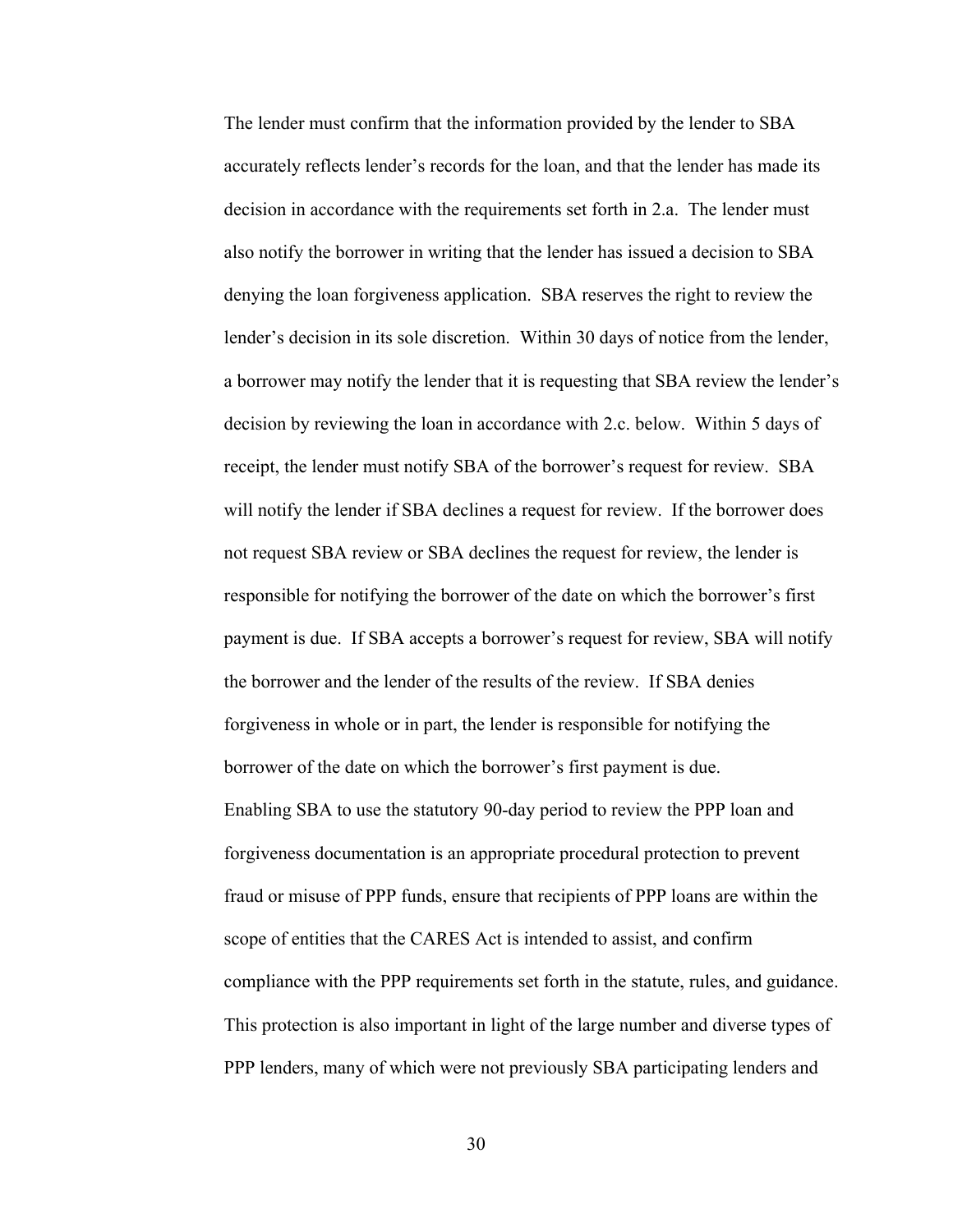which were approved rapidly in order to enable financial assistance to be provided as rapidly as feasible to millions of small businesses. SBA will use the 90-day period to help ensure that applicable legal requirements have been satisfied. Part III.2.c.ii. is revised to read as follows:

ii. The Loan Forgiveness Application (SBA Form 3508, 3508EZ, or lender's equivalent form), and all supporting documentation provided by the borrower (if the lender has received such application). If the lender receives such application after it receives notice that SBA has commenced a loan review, the lender shall transmit electronic copies of the application and all supporting documentation provided by the borrower to SBA within five business days of receipt. The lender must also request that the borrower provide the lender with the applicable documentation that the instructions to the Loan Forgiveness Application Form (SBA Form 3508, 3508EZ, or lender's equivalent) instruct the borrower to maintain but not submit (documentation listed under "Documents that Each Borrower Must Maintain but is Not Required to Submit"). The lender must submit documents received from the borrower to SBA within five business days of receipt from the borrower.

### *3. Additional Information*

SBA may provide further guidance, if needed, through SBA notices which will be posted on SBA's website at www.sba.gov. Questions on the Paycheck Protection Program may be directed to the Lender Relations Specialist in the local SBA Field Office. The local SBA Field Office may be found at https://www.sba.gov/tools/local-assistance/districtoffices.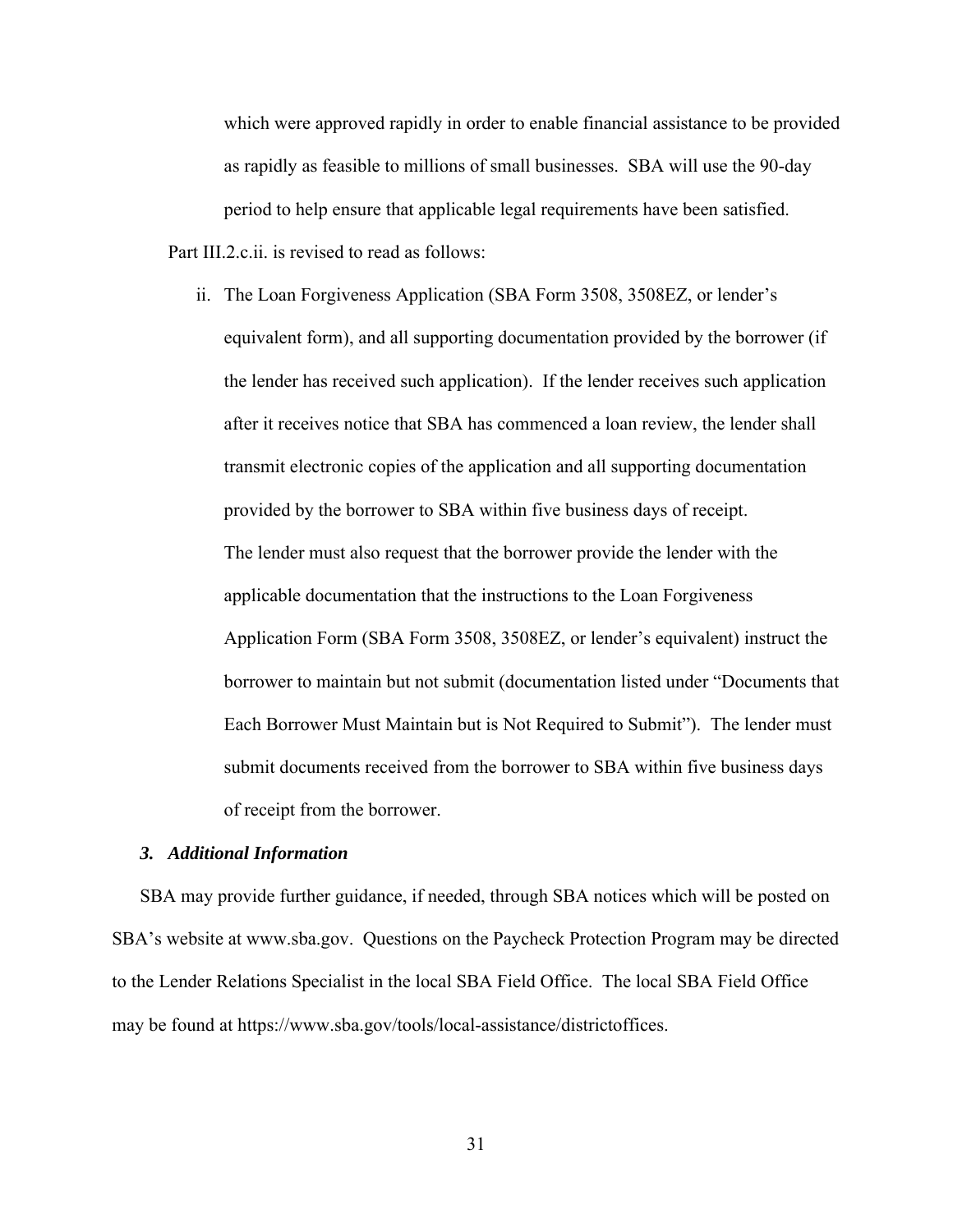# **Compliance with Executive Orders 12866, 12988, 13132, 13563, and 13771, the Paperwork Reduction Act (44 U.S.C. Ch. 35), and the Regulatory Flexibility Act (5 U.S.C. 601-612).**

#### Executive Orders 12866, 13563, and 13771

This interim final rule is economically significant for the purposes of Executive Orders 12866 and 13563, and is considered a major rule under the Congressional Review Act. SBA, however, is proceeding under the emergency provision at Executive Order 12866 Section  $6(a)(3)(D)$ , based on the need to move expeditiously to mitigate the current economic conditions arising from the COVID-19 emergency. This rule's designation under Executive Order 13771 will be informed by public comment.

#### Executive Order 12988

SBA and Treasury have drafted this rule, to the extent practicable, in accordance with the standards set forth in section 3(a) and 3(b)(2) of Executive Order 12988, to minimize litigation, eliminate ambiguity, and reduce burden. The rule has no preemptive or retroactive effect.

#### Executive Order 13132

SBA and Treasury have determined that this rule will not have substantial direct effects on the States, on the relationship between the National Government and the States, or on the distribution of power and responsibilities among the various layers of government. Therefore, SBA has determined that this rule has no federalism implications warranting preparation of a federalism assessment.

### Paperwork Reduction Act, 44 U.S.C. Chapter 35

SBA and Treasury have determined that this rule modifies existing information collection. The amendments to the PPP made by the Flexibility Act and implemented in this interim final rule require conforming revisions to the Paycheck Protection Program – Loan Forgiveness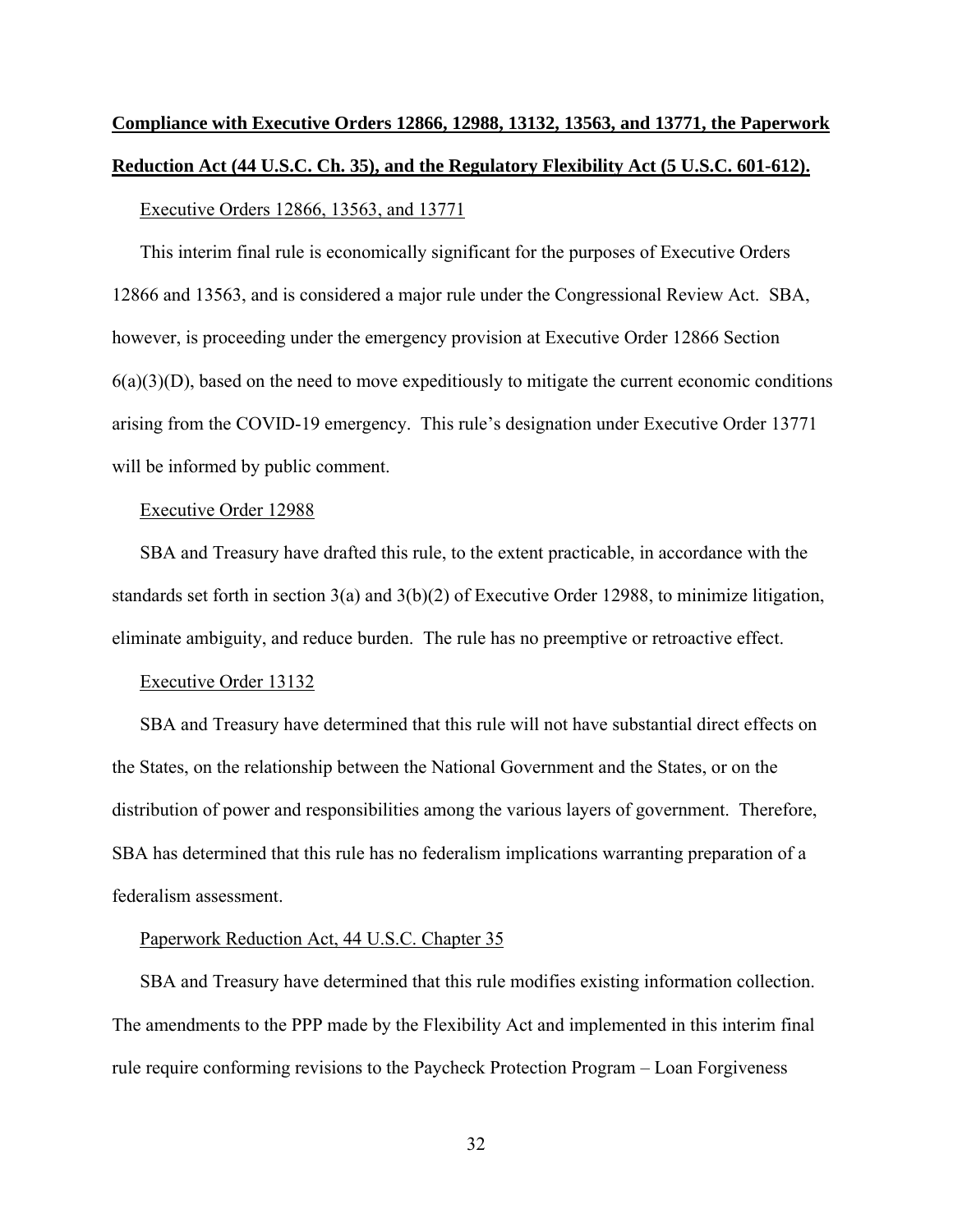Application (SBA Form 3508), for use in collecting the information required to determine whether a borrower is eligible for loan forgiveness. In addition, SBA has developed a streamlined Paycheck Protection Program – PPP Loan Forgiveness Application Form 3508EZ (SBA Form 3508 EZ), which is available for borrowers meeting criteria described in the instructions accompanying the form. SBA has obtained OMB approval of the modification to the existing information collection, which is currently approved as an emergency request under OMB Control Number 3245-0407 until October 31, 2020.

### Regulatory Flexibility Act (RFA)

The Regulatory Flexibility Act (RFA) generally requires that when an agency issues a proposed rule, or a final rule pursuant to section 553(b) of the APA or another law, the agency must prepare a regulatory flexibility analysis that meets the requirements of the RFA and publish such analysis in the Federal Register. 5 U.S.C. 603, 604. Specifically, the RFA normally requires agencies to describe the impact of a rulemaking on small entities by providing a regulatory impact analysis. Such analysis must address the consideration of regulatory options that would lessen the economic effect of the rule on small entities. The RFA defines a "small entity" as (1) a proprietary firm meeting the size standards of the Small Business Administration (SBA); (2) a nonprofit organization that is not dominant in its field; or (3) a small government jurisdiction with a population of less than 50,000. 5 U.S.C. 601(3)–(6). Except for such small government jurisdictions, neither State nor local governments are "small entities." Similarly, for purposes of the RFA, individual persons are not small entities. The requirement to conduct a regulatory impact analysis does not apply if the head of the agency "certifies that the rule will not, if promulgated, have a significant economic impact on a substantial number of small entities." 5 U.S.C. 605(b). The agency must, however, publish the certification in the Federal